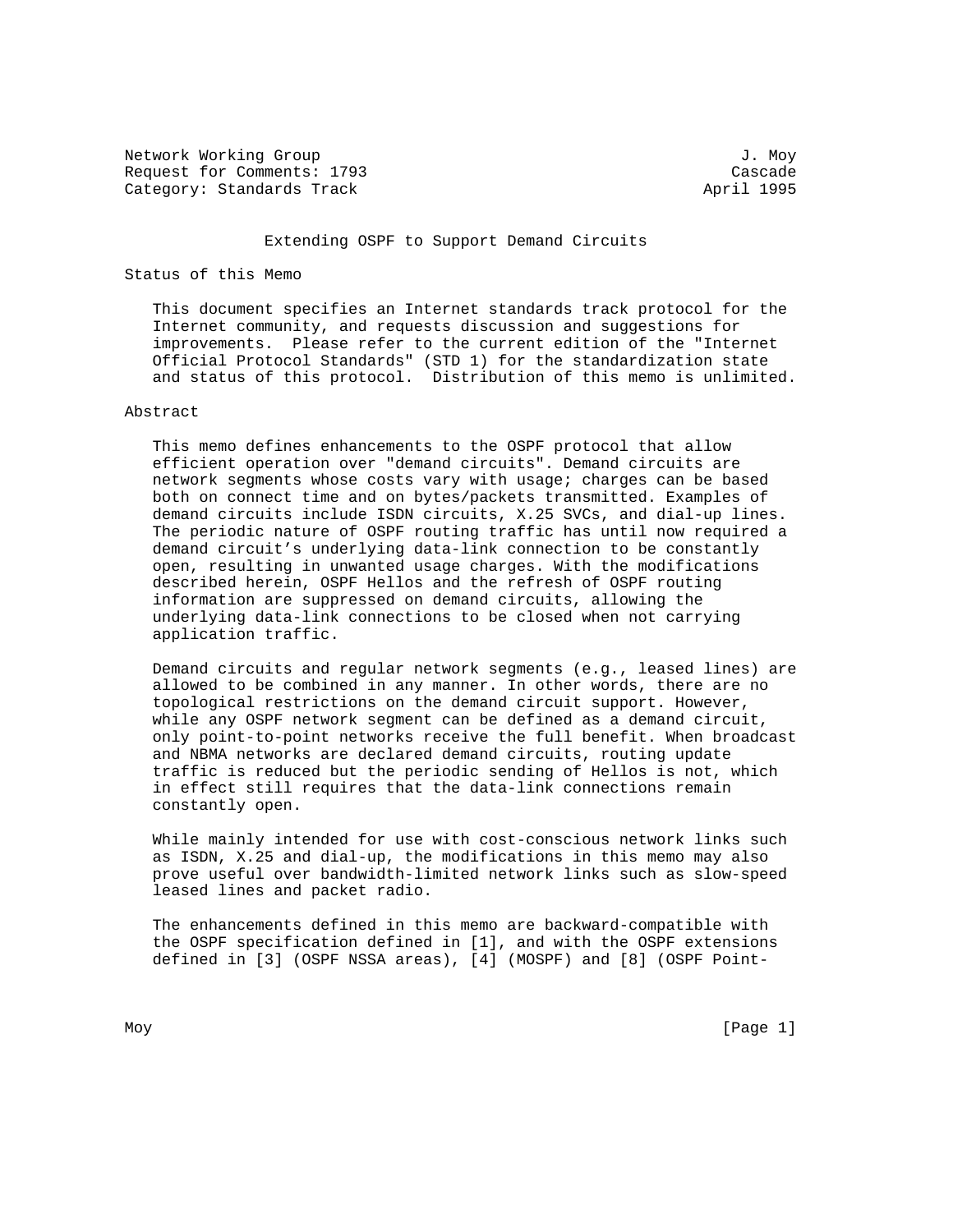to-MultiPoint Interface).

 This memo provides functionality similar to that specified for RIP in [2], with the main difference being the way the two proposals handle oversubscription (see Sections 4.3 and 7 below). However, because OSPF employs link-state routing technology as opposed to RIP's Distance Vector base, the mechanisms used to achieve the demand circuit functionality are quite different.

Please send comments to ospf@gated.cornell.edu.

# Acknowledgments

 The author would like to acknowledge the helpful comments of Fred Baker, Rob Coltun, Dawn Li, Gerry Meyer, Tom Pusateri and Zhaohui Zhang. This memo is a product of the OSPF Working Group.

# Table of Contents

| $1$ .          |                                                            |  |
|----------------|------------------------------------------------------------|--|
| 2.             | Modifications to all OSPF routers  4                       |  |
| 2.1            |                                                            |  |
| 2.2            |                                                            |  |
| 2.3            |                                                            |  |
| 2.4            |                                                            |  |
| 2.5            | Interoperability with unmodified OSPF routers  7           |  |
| 2.5.1          | Indicating across area boundaries  8                       |  |
|                | 2.5.1.1 Limiting indication-LSA origination  9             |  |
| 3.             | Modifications to demand circuit endpoints  10              |  |
| 3.1            | Interface State machine modifications  10                  |  |
| 3.2            | Sending and Receiving OSPF Hellos  11                      |  |
| 3.2.1          | Negotiating Hello suppression  11                          |  |
| 3.2.2          | Neighbor state machine modifications  12                   |  |
| 3.3            | Flooding over demand circuits  12                          |  |
| 3.4            |                                                            |  |
| 3.5            | Point-to-MultiPoint Interface support  14                  |  |
| 4.             |                                                            |  |
| 4.1            | Example 1: Sole connectivity through demand circuits  15   |  |
| 4.2            | Example 2: Demand and non-demand circuits in parallel . 19 |  |
| 4.3            | Example 3: Operation when oversubscribed  23               |  |
| 5.             | Topology recommendations  25                               |  |
| б.             |                                                            |  |
| 7.             | Future work: Oversubscription  26                          |  |
| 8.             | Unsupported capabilities  28                               |  |
| Α.             | Format of the OSPF Options field  30                       |  |
| <b>B</b> .     |                                                            |  |
| $\mathsf{C}$ . |                                                            |  |
|                |                                                            |  |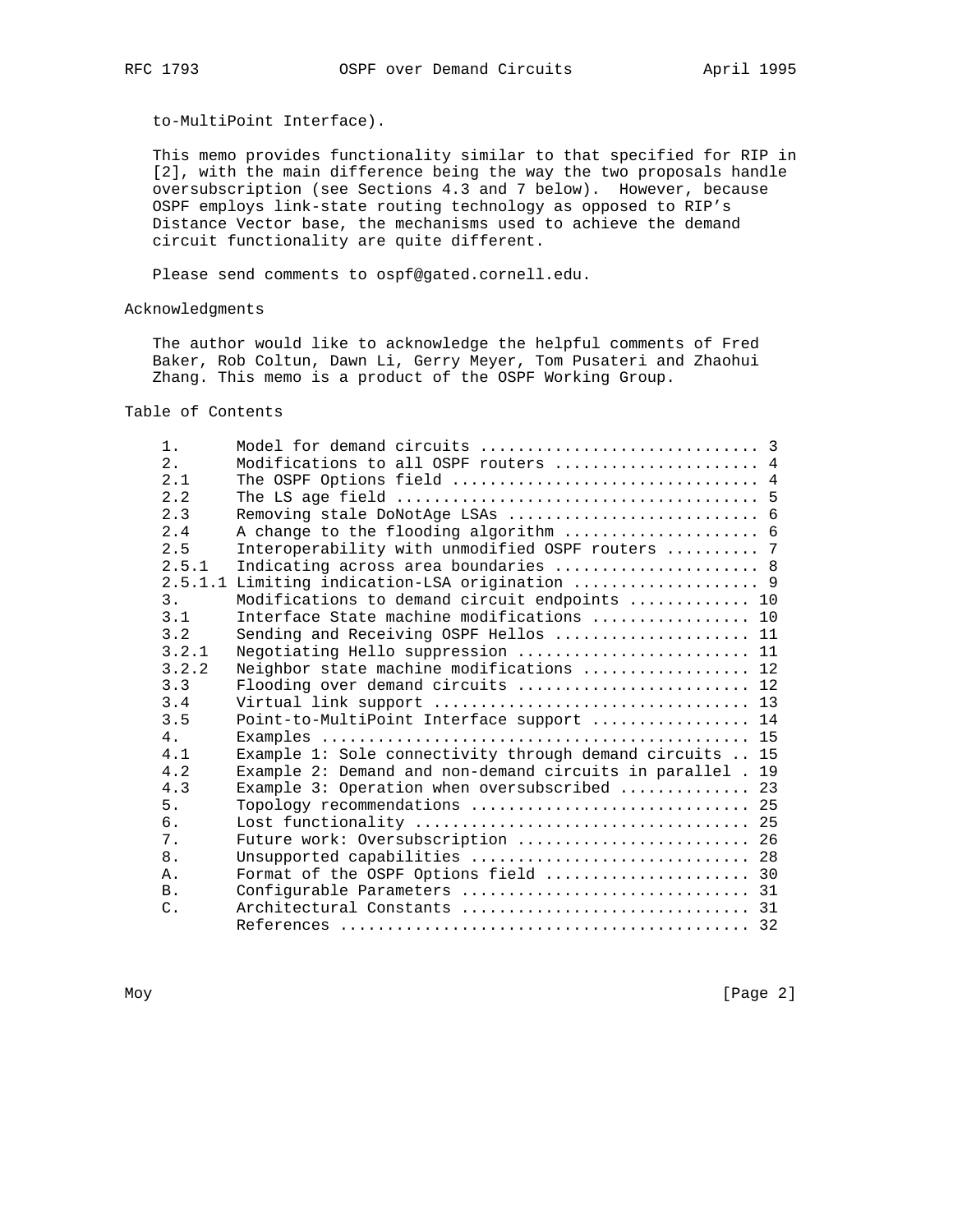## 1. Model for demand circuits

 In this memo, demand circuits refer to those network segments whose cost depends on either connect time and/or usage (expressed in terms of bytes or packets). Examples include ISDN circuits and X.25 SVCs. On these circuits, it is desirable for a routing protocol to send as little routing traffic as possible. In fact, when there is no change in network topology it is desirable for a routing protocol to send no routing traffic at all; this allows the underlying data-link connection to be closed when not needed for application data traffic.

 The model used within this memo for the maintenance of demand circuits is as follows. If there is no data to send (either routing protocol traffic or application data), the data-link connection remains closed. As soon as there is data to be sent, an attempt to open the data-link connection is made (e.g., an ISDN or X.25 call is placed). When/if the data-link connection is established, the data is sent, and the connection stays open until some period of time elapses without more data to send. At this point the data-link connection is again closed, in order to conserve cost and resources (see Section 1 of [2]).

 The "Presumption of Reachability" described in [2] is also used. Even though a circuit's data-link connection may be closed at any particular time, it is assumed by the routing layer (i.e., OSPF) that the circuit is available unless other information, such as a discouraging diagnostic code resulting from an attempted data-link connection, is present.

 It may be possible that a data-link connection cannot be established due to resource shortages. For example, a router with a single basic rate ISDN interface cannot open more than two simultaneous ISDN data-link connections (one for each B channel), and limitations in interface firmware and/or switch capacity may limit the number of X.25 SVCs simultaneously supported. When a router cannot simultaneously open all of its circuits' underlying data-link connections due to resource limitations, we say that the router is oversubscribed. In these cases, datagrams to be forwarded out the (temporarily unopenable) data-link connections are discarded, instead of being queued. Note also that this temporary inability to open data-link connections due to oversubscription is NOT reported by the OSPF routing system as unreachability; see Section 4.3 for more information.

Moy [Page 3]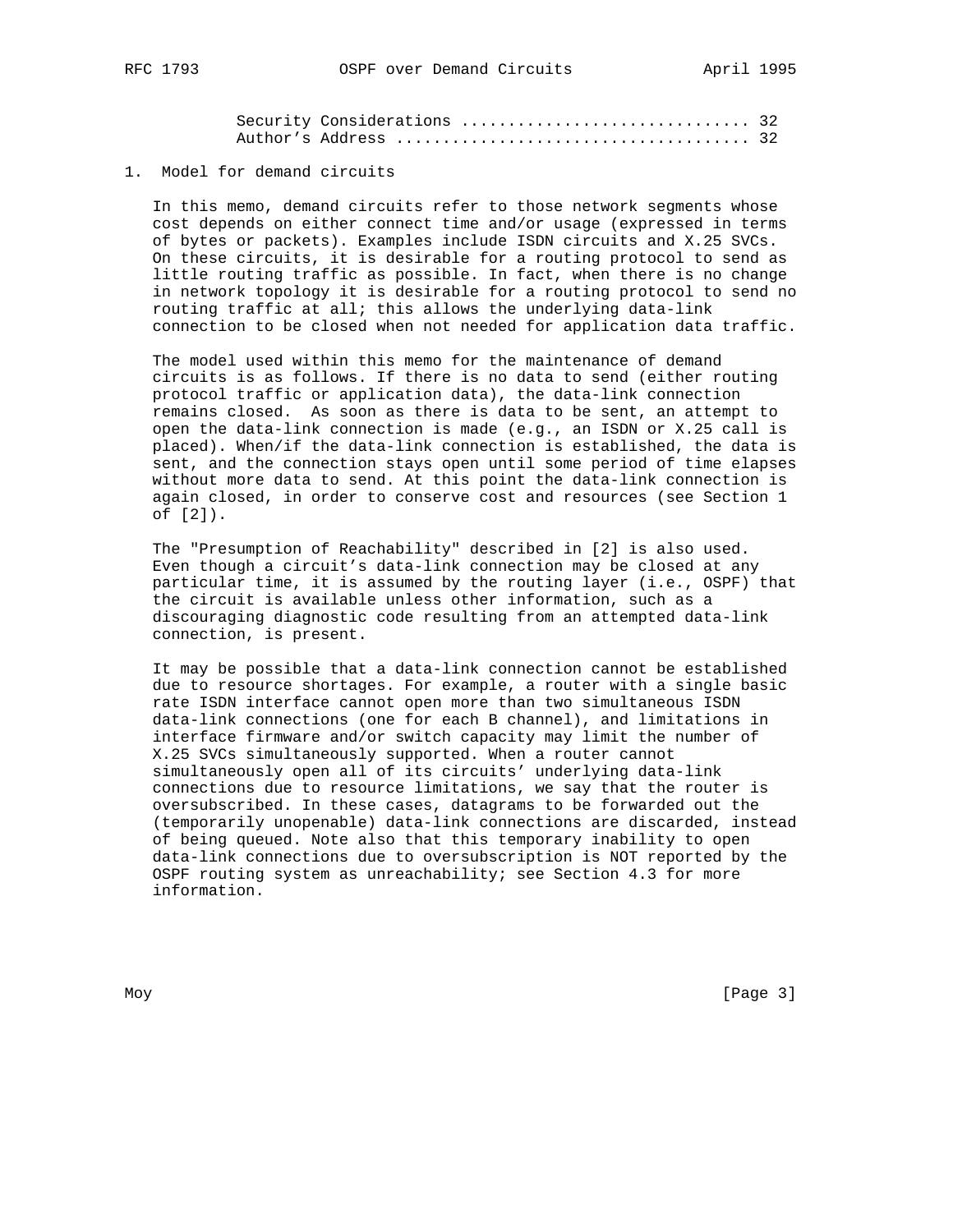Either end of a demand circuit may attempt to open the data-link connection. When both ends attempt to open the connection simultaneously, there is the possibility of call collision. Not all data-links specify how call collisions are handled. Also, while OSPF requires that all periodic timers be randomized to avoid synchronization (see Section 4.4 of [1]), if call attempts are strictly data-driven there may still be insufficient spacing of call attempts to avoid collisions on some data-links. For these reasons, for those data-links without collision detection/avoidance support, it is suggested (but not specified herein) that an exponential backoff scheme for call retries be employed at the data-link layer. Besides helping with call collisions, such a scheme could minimize charges (if they exist) for failed call attempts.

 As a result of the physical implementation of some demand circuits, only one end of the circuit may be capable of opening the data-link connection. For example, some async modems can initiate calls, but cannot accept incoming calls. In these cases, since connection initiation in this memo is data-driven, care must be taken to ensure that the initiating application party is located at the calling end of the demand circuit.

2. Modifications to all OSPF routers

 While most of the modifications to support demand circuits are isolated to the demand circuit endpoints (see Section 3), there are changes required of all OSPF routers. These changes are described in the subsections below.

2.1. The OSPF Options field

 A new bit is added to the OSPF Options field to support the demand circuit extensions. This bit is called the "DC-bit". The resulting format of the Options field is described in Appendix A.

 A router implementing the functionality described in Section 2 of this memo sets the DC-bit in the Options field of all LSAs that it originates. This is regardless of the LSAs' LS type, and also regardless of whether the router implements the more substantial modifications required of demand circuit endpoints (see Section 3). Setting the DC-bit in self-originated LSAs tells the rest of the routing domain that the router can correctly process DoNotAge LSAs (see Sections 2.2, 2.3 and 2.5).

 There is a single exception to the above rule. A router implementing Section 2 of this memo may sometimes originate an "indication-LSA"; these LSAs always have the DC-bit clear. Indication-LSAs are used to convey across area boundaries the

Moy [Page 4]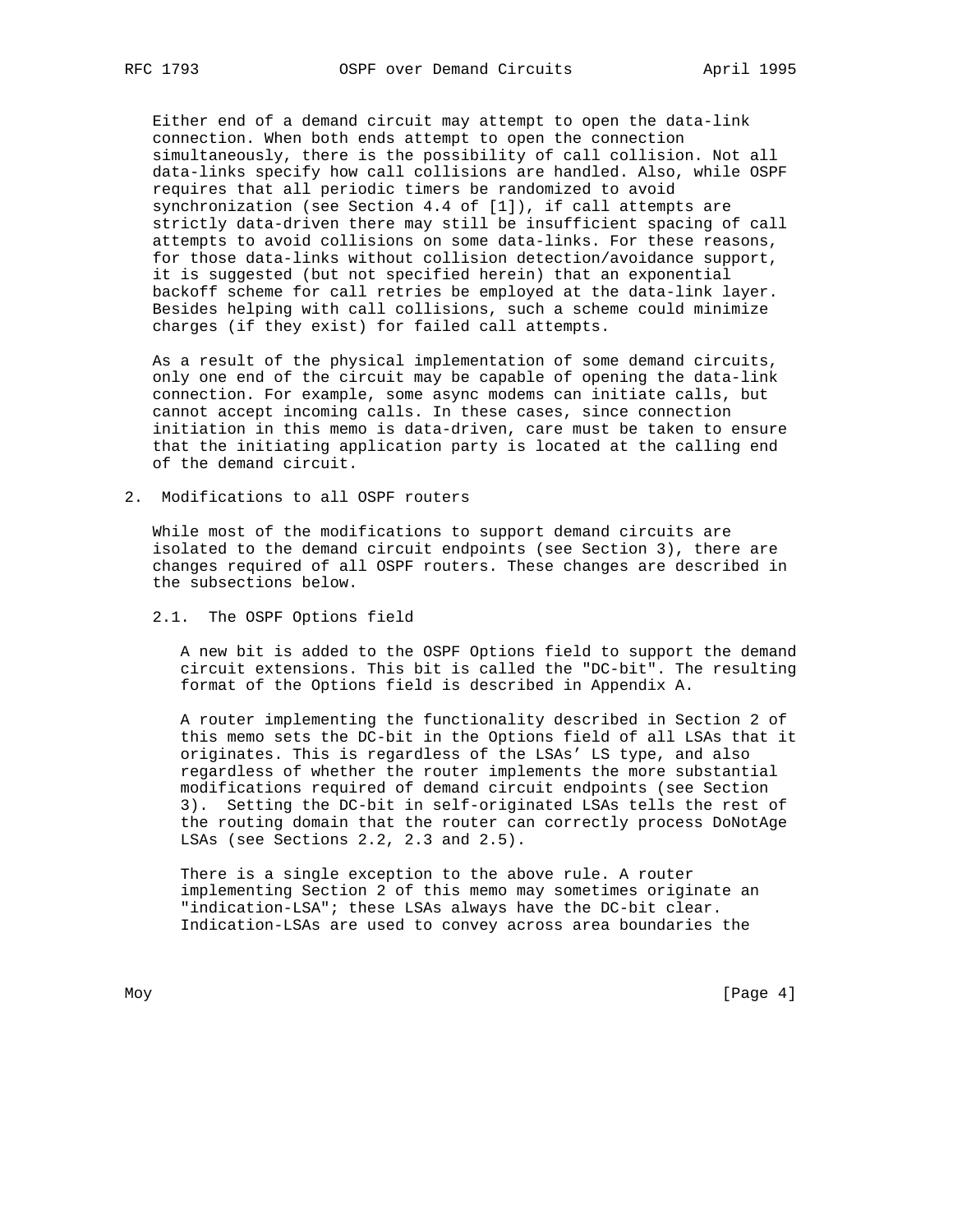existence of routers incapable of DoNotAge processing; see Section 2.5.1 for details.

# 2.2. The LS age field

 The semantics of the LSA's LS age field are changed, allowing the high bit of the LS age field to be set. This bit is called "DoNotAge"; see Appendix C for its formal definition. LSAs whose LS age field have the DoNotAge bit set are not aged while they are held in the link state database, which means that they do not have to be refreshed every LSRefreshInterval as is done with all other OSPF LSAs.

 By convention, in the rest of this memo we will express LS age fields having the DoNotAge bit set as "DoNotAge+x", while an LS age expressed as just "x" is assumed to not have the DoNotAge bit set. LSAs having DoNotAge set are also sometimes referred to as "DoNotAge LSAs".

 When comparing two LSA instances to see which one is most recent, the two LSAs' LS age fields are compared whenever the LS sequence numbers and LS checksums are found identical (see Section 13.1 of [1]). Before comparing, the LS age fields must have their DoNotAge bits masked off. For example, in determining which LSA is more recent, LS ages of 1 and DoNotAge+1 are considered equivalent; an LSA flooded with LS age of 1 may be acknowledged with a Link State Acknowledgement listing an LS age of DoNotAge+1, or vice versa. In particular, DoNotAge+MaxAge is equivalent to MaxAge; however for backward-compatibility the MaxAge form should always be used when flushing LSAs from the routing domain (see Section 14.1 of [1]).

 Thus, the set of allowable values for the LS age field fall into the two ranges: 0 through MaxAge and DoNotAge through DoNotAge+MaxAge. (Previously the LS age field could not exceed the value of MaxAge.) Any LS age field not falling into these two ranges should be considered to be equal to MaxAge.

 When an LSA is flooded out an interface, the constant InfTransDelay is added to the LSA's LS age field. This happens even if the DoNotAge bit is set; in this case the LS age field is not allowed to exceed DoNotAge+MaxAge. If the LS age field reaches DoNotAge+MaxAge during flooding, the LSA is flushed from the routing domain. This preserves the protection in [1] afforded against flooding loops.

 The LS age field is not checksum protected. Errors in a router's memory may mistakenly set an LSA's DoNotAge bit, stopping the aging of the LSA. However, a router should note that its own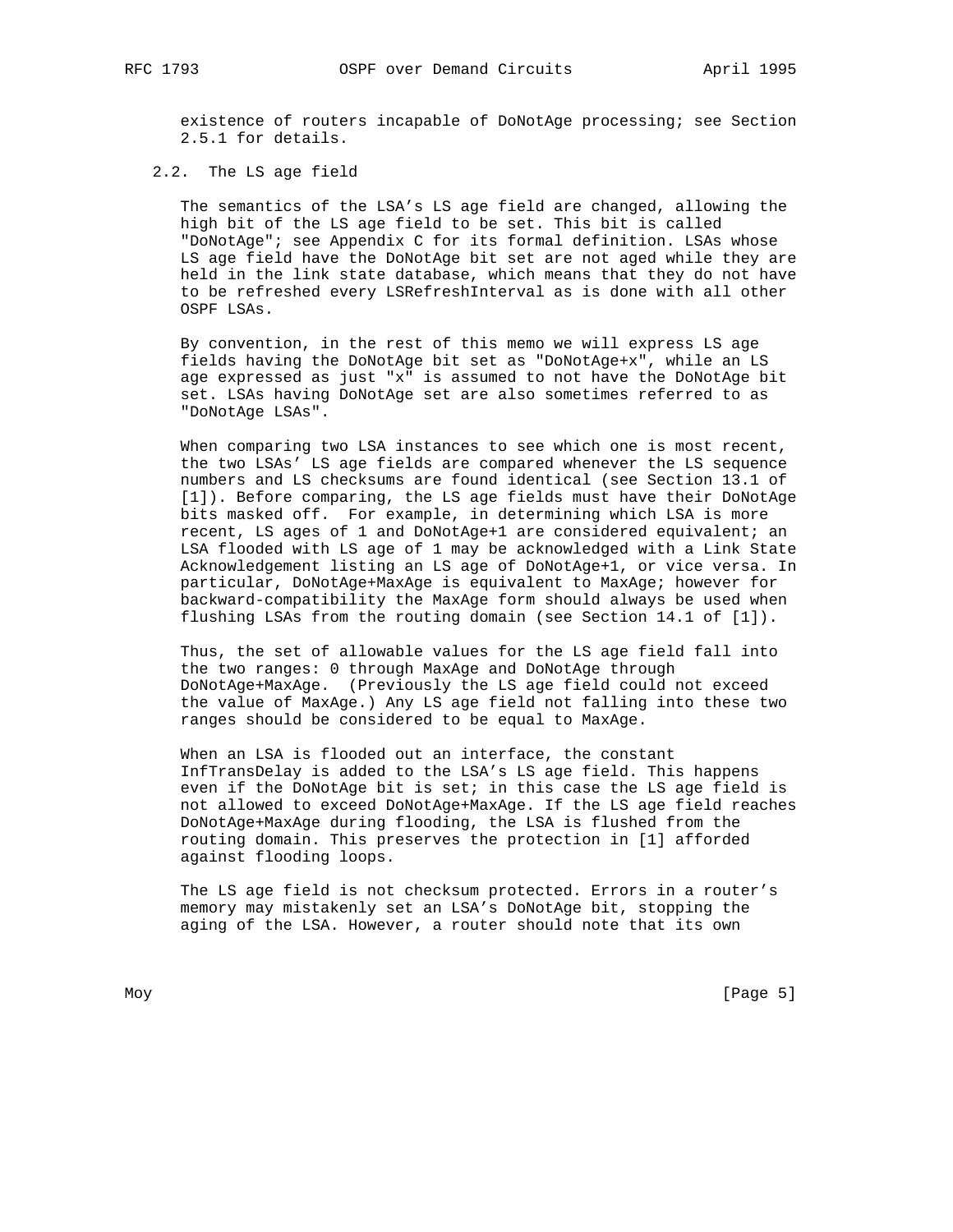self-originated LSAs should never have the DoNotAge bit set in its own database. This means that in any case the router's self originated LSAs will be refreshed every LSRefreshInterval. As this refresh is flooded throughout the OSPF routing domain, it will replace any LSA copies in other routers' databases whose DoNotAge bits were mistakenly set.

# 2.3. Removing stale DoNotAge LSAs

 Because LSAs with the DoNotAge bit set are never aged, they can stay in the link state database even when the originator of the LSA no longer exists. To ensure that these LSAs are eventually flushed from the routing domain, and that the size of the link state database doesn't grow without bound, routers are required to flush a DoNotAge LSA if BOTH of the following conditions are met:

- (1) The LSA has been in the router's database for at least MaxAge seconds.
- (2) The originator of the LSA has been unreachable (according to the routing calculations specified by Section 16 of [1]) for at least MaxAge seconds.

 For an example, see Time T8 in the example of Section 4.1. Note that the above functionality is an exception to the general OSPF rule that a router can only flush (i.e., prematurely age; see Section 14.1 of [1]) its own self-originated LSAs. The above functionality pertains only to DoNotAge LSAs. An LSA having DoNotAge clear still can be prematurely aged only by its originator; otherwise, the LSA must age naturally to MaxAge before being removed from the routing domain.

 An interval as long as MaxAge has been chosen to avoid any possibility of thrashing (i.e., flushing an LSA only to have it reoriginated soon afterwards). Note that by the above rules, a DoNotAge LSA will be removed from the routing domain no faster than if it were being aged naturally (i.e., if DoNotAge were not set).

2.4. A change to the flooding algorithm

 The following change is made to the OSPF flooding algorithm. When a Link State Update Packet is received that contains an LSA instance which is actually less recent than the the router's current database copy, the router must now process the LSA as follows (modifying Step 8 of Section 13 in [1] accordingly):

Moy [Page 6]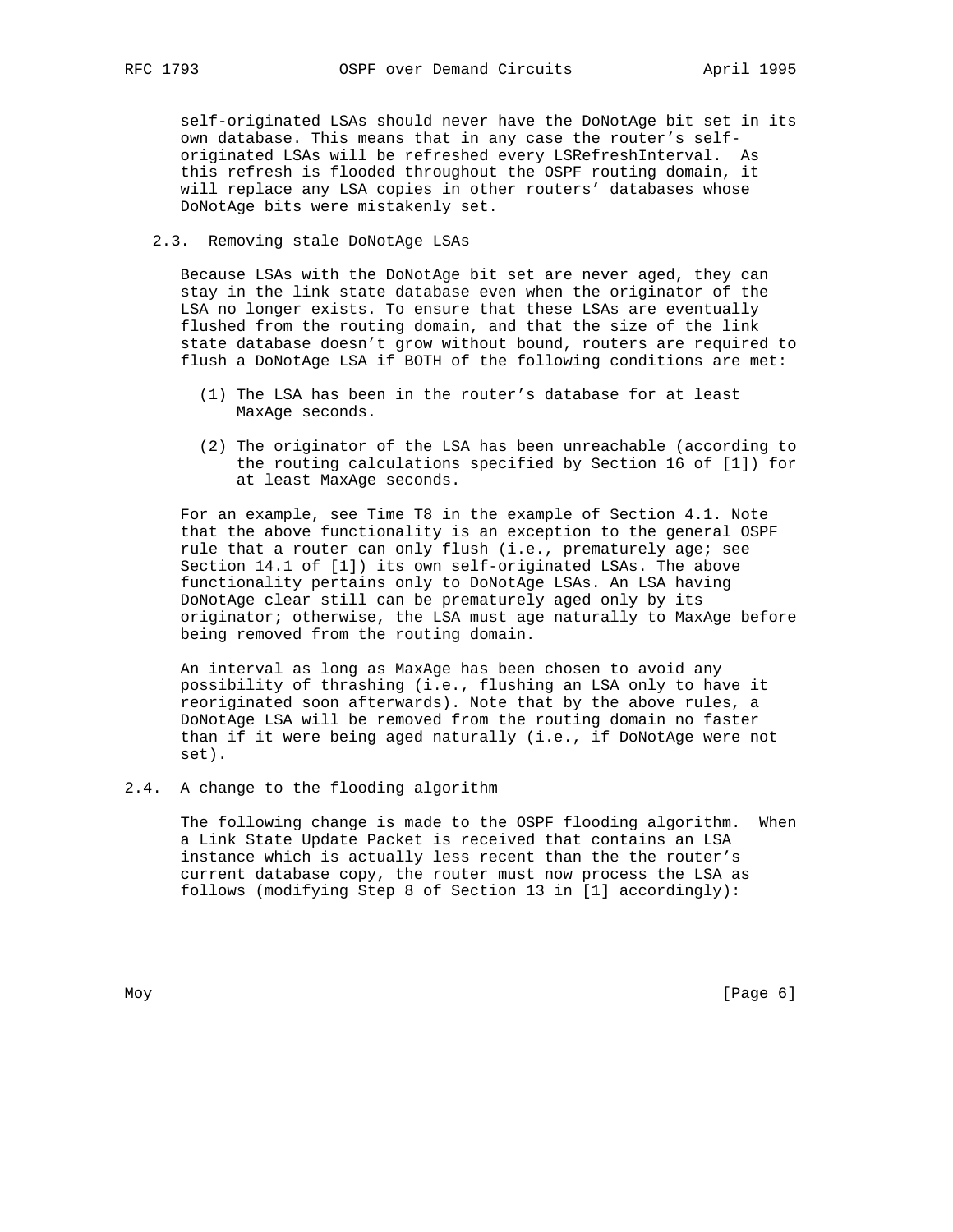- o If the database copy has LS age equal to MaxAge and LS sequence number equal to MaxSequenceNumber, simply discard the received LSA without acknowledging it. (In this case, the LSA's sequence number is wrapping, and the MaxSequenceNumber LSA must be completely flushed before any new LSAs can be introduced). This is identical to the behavior specified by Step 8 of Section 13 in [1].
- o Otherwise, send the database copy back to the sending neighbor, encapsulated within a Link State Update Packet. In so doing, do not put the database copy of the LSA on the neighbor's link state retransmission list, and do not acknowledge the received (less recent) LSA instance.

 This change is necessary to support flooding over demand circuits. For example, see Time T4 in the example of Section 4.2.

 However, this change is beneficial when flooding over non-demand interfaces as well. For this reason, the flooding change pertains to all interfaces, not just interfaces to demand circuits. The main example involves MaxAge LSAs. There are times when MaxAge LSAs stay in a router's database for extended intervals: 1) when they are stuck in a retransmission queue on a slow link or 2) when a router is not properly flushing them from its database, due to software bugs. The prolonged existence of these MaxAge LSAs can inhibit the flooding of new instances of the LSA. New instances typically start with the initial LS sequence number, and are treated as less recent (and hence discarded) by routers still holding MaxAge instances. However, with the above change to flooding, a router with a MaxAge instance will respond back with the MaxAge instance. This will get back to the LSA's originator, which will then pick the next highest LS sequence number and reflood, overwriting the MaxAge instance.

 This change will be included in future revisions of the base OSPF specification [1].

### 2.5. Interoperability with unmodified OSPF routers

 Unmodified OSPF routers will probably treat DoNotAge LSAs as if they had LS age of MaxAge. At the very worst, this will cause continual retransmissions of the DoNotAge LSAs. (An example scenario follows. Suppose Routers A and B are connected by a point-to-point link. Router A implements the demand circuit extensions, Router B does not. Neither one treats their connecting link as a demand circuit. At some point in time, Router A receives from another neighbor via flooding a DoNotAge LSA. The DoNotAge LSA is then flooded by Router A to Router B. Router B, not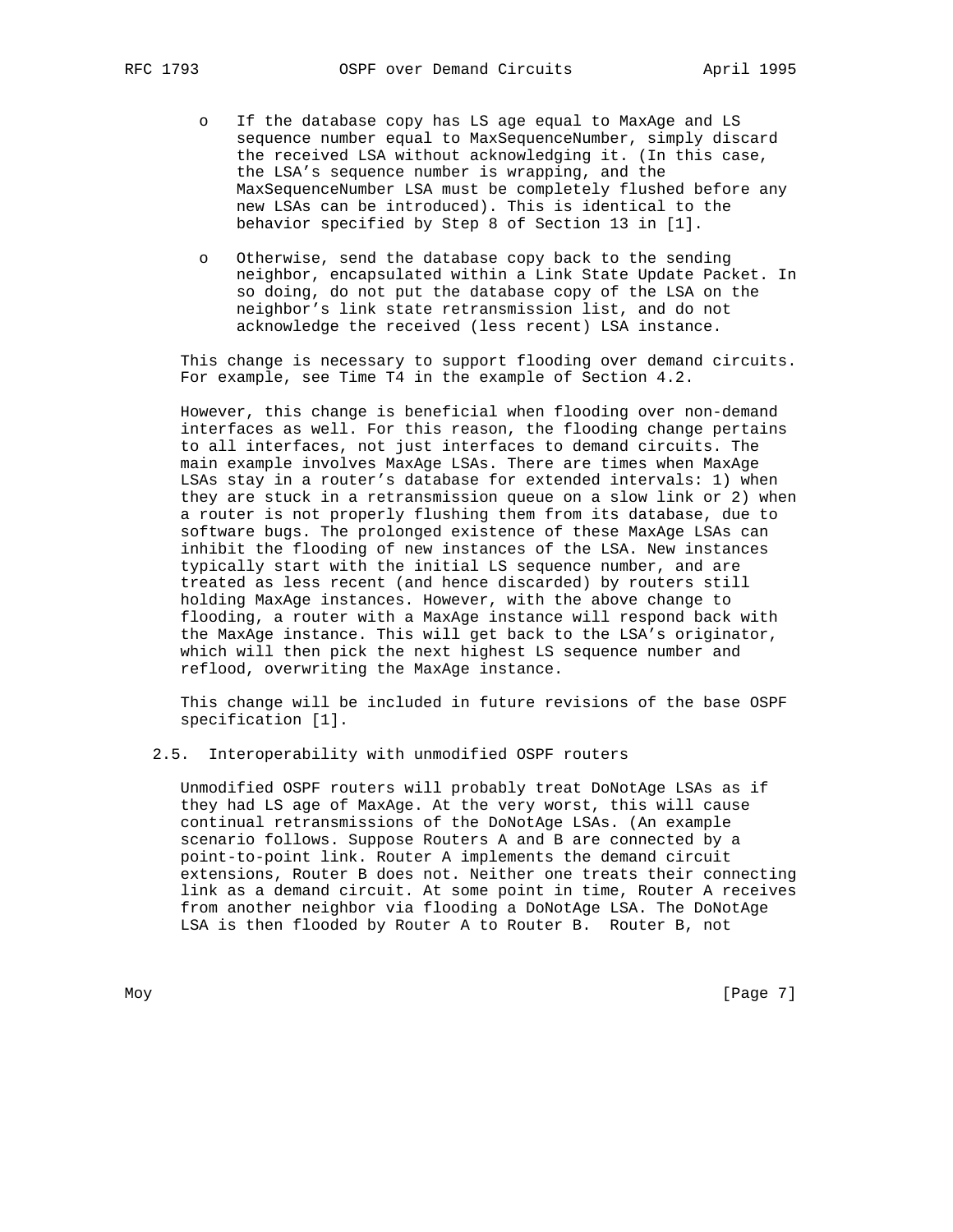understanding DoNotAge LSAs, treats it as a MaxAge LSA and acknowledges it as such to Router A. Router A receives the acknowledgment, but notices that the acknowledgment is for a different instance, and so starts retransmitting the LSA.)

 However, to avoid this confusion, DoNotAge LSAs will be allowed in an OSPF area if and only if, in the area's link state database, all LSAs have the DC-bit set in their Options field (see Section 2.1). Note that it is not required that the LSAs' Advertising Router be reachable; if any LSA is found not having its DC-bit set (regardless of reachability), then the router should flush (i.e., prematurely age; see Section 14.1 of [1]) from the area all DoNotAge LSAs. These LSAs will then be reoriginated at their sources, this time with DoNotAge clear. Like the change in Section 2.3, this change is an exception to the general OSPF rule that a router can only flush its own self-originated LSAs. Both changes pertain only to DoNotAge LSAs, and in both cases a flushed LSA's LS age field should be set to MaxAge and not DoNotAge+MaxAge.

2.5.1. Indicating across area boundaries

 AS-external-LSAs are flooded throughout the entire OSPF routing domain, excepting only OSPF stub areas and NSSAs. For that reason, if an OSPF router that is incapable of DoNotAge processing exists in any "regular" area (i.e., an area that is not a stub nor an NSSA), no AS-external-LSA can have DoNotAge set. This memo simplifies that requirement by broadening it to the following rule: LSAs in regular OSPF areas are allowed to have DoNotAge set if and only if every router in the OSPF domain (excepting those in stub areas and NSSAs) is capable of DoNotAge processing. The rest of this section describes how the rule is implemented.

 As described above in Sections 2.1 and 2.5, a router indicates that it is capable of DoNotAge processing by setting the DC-bit in the LSAs that it originates. However, there is a problem. It is possible that, in all areas to which Router X directly attaches, all the routers are capable of DoNotAge processing, yet there is some router in a remote "regular" area that cannot process DoNotAge LSAs. This information must then be conveyed to Router X, so that it does not mistakenly flood/create DoNotAge LSAs.

 The solution is as follows. Area border routers transmit the existence of DoNotAge-incapable routers across area boundaries, using "indication-LSAs". Indication-LSAs are type-4-summary LSAs (also called ASBR-summary-LSAs), listing the area border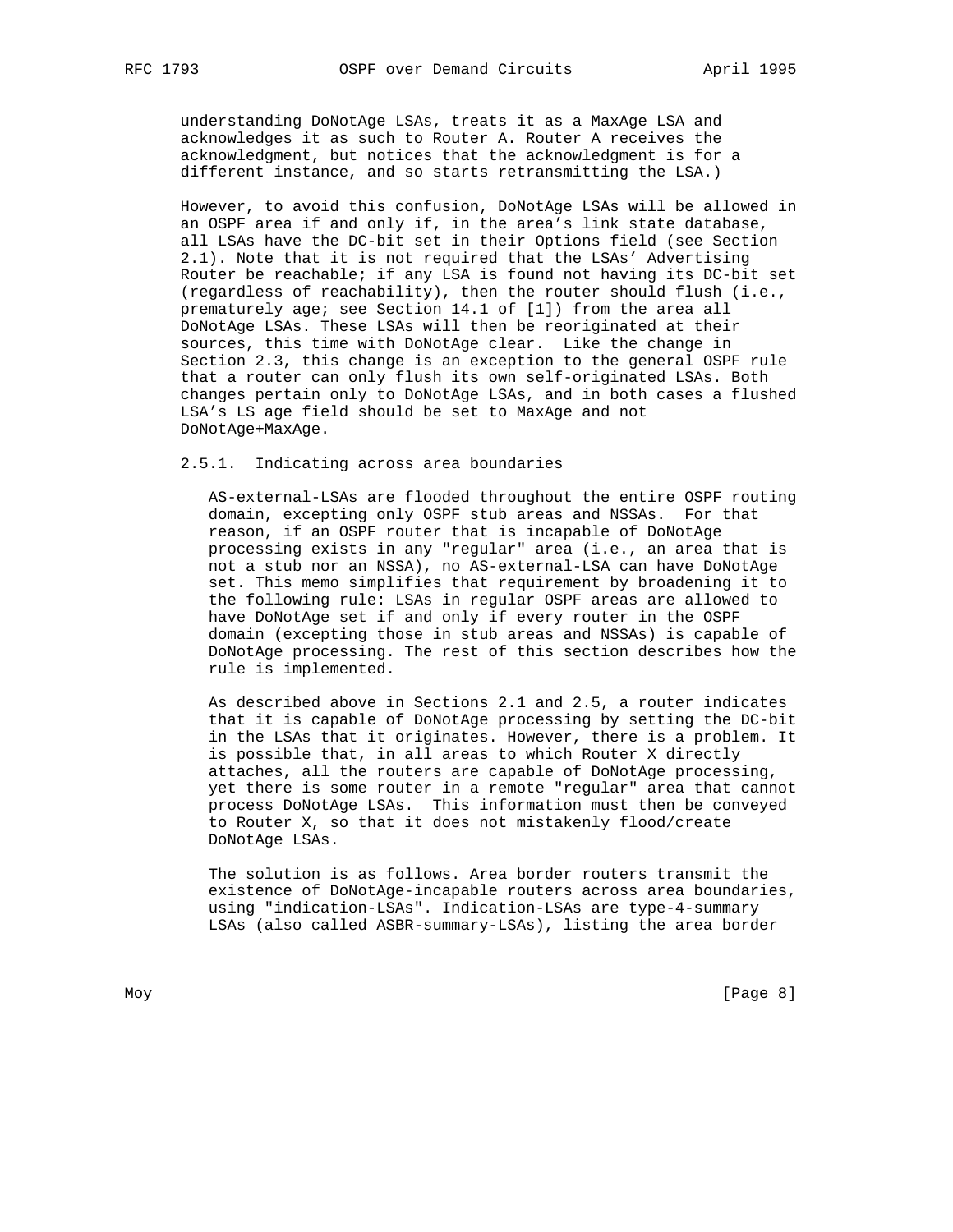router itself as the described ASBR, with the LSA's cost set to LSInfinity and the DC-bit clear. Note that indication-LSAs convey no additional information; in particular, they are used even if the area border router is not really an AS boundary router (ASBR).

 Taking indication-LSAs into account, the rule as to whether DoNotAge LSAs are allowed in any particular area is EXACTLY the same as given previously in Section 2.5, namely: DoNotAge LSAs will be allowed in an OSPF area if and only if, in the area's link state database, all LSAs have the DC-bit set in their Options field.

 Through origination of indication-LSAs, the existence of DoNotAge-incapable routers can be viewed as going from non backbone regular areas, to the backbone area and from there to all other regular areas. The following two cases summarize the requirements for an area border router to originate indication-LSAs:

- (1) Suppose an area border router (Router X) is connected to a regular non-backbone OSPF area (Area A). Furthermore, assume that Area A has LSAs with the DC-bit clear, other than indication-LSAs. Then Router X should originate indication-LSAs into all other directly-connected "regular" areas, including the backbone area, keeping the guidelines of Section 2.5.1.1 in mind.
- (2) Suppose an area border router (Router X) is connected to the backbone OSPF area (Area 0.0.0.0). Furthermore, assume that the backbone has LSAs with the DC-bit clear that are either a) not indication-LSAs or b) indication-LSAs that have been originated by routers other than Router X itself. Then Router X should originate indication-LSAs into all other directly connected "regular" non-backbone areas, keeping the guidelines of Section 2.5.1.1 in mind.

# 2.5.1.1. Limiting indication-LSA origination

 To limit the number of indication-LSAs originated, the following guidelines should be observed by an area border router (Router X) when originating indication-LSAs. First, indication-LSAs are not originated into an Area A when A already has LSAs with DC-bit clear other than indication- LSAs. Second, if another area border router has originated a indication-LSA into Area A, and that area border router has a higher OSPF Router ID than Router X (same tie-breaker as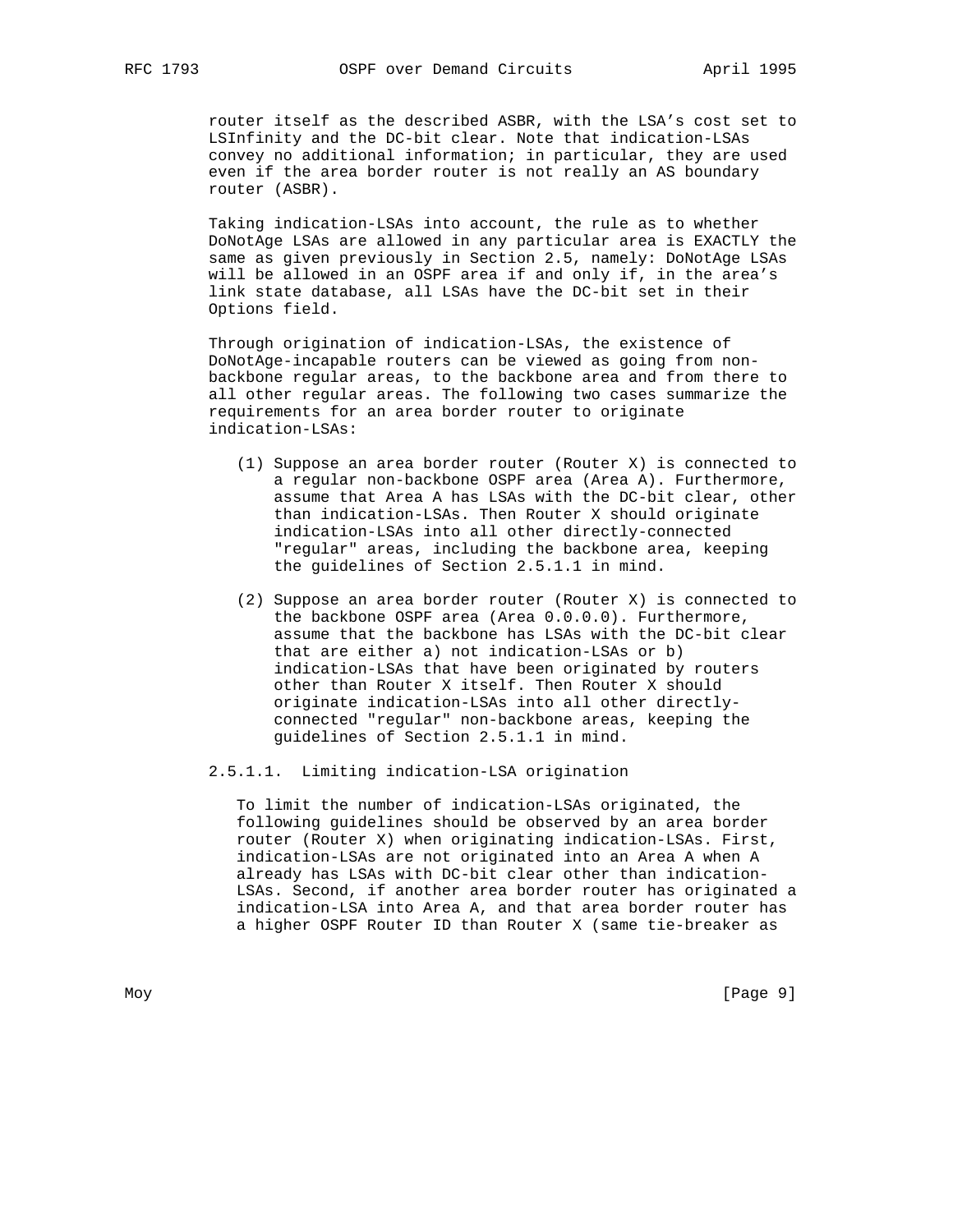for forwarding address origination; see Section 12.4.5 of [1]), then Router X should not originate an indication-LSA into Area A.

 As an example, suppose that three regular OSPF areas (Areas A, B and C) are connected by routers X, Y and Z (respectively) to the backbone area. Furthermore, suppose that all routers are capable of DoNotAge processing, except for routers in Areas A and B. Finally, suppose that Router Z has a higher Router ID than Y, which in turn has a higher Router ID than X. In this case, two indication-LSAs will be generated (if the rules of Section 2.5.1 and the guidelines of the preceding paragraph are followed): Router Y will originate an indication-LSA into the backbone, and Router Z will originate an indication-LSA into Area C.

3. Modifications to demand circuit endpoints

 The following subsections detail the modifications required of the routers at the endpoints of demand circuits. These consist of modifications to two main pieces of OSPF: 1) sending and receiving Hello Packets over demand circuits and 2) flooding LSAs over demand circuits.

 An additional OSPF interface configuration parameter, ospfIfDemand, is defined to indicate whether an OSPF interface connects to a demand circuit (see Appendix B). Two routers connecting to a common network segment need not agree on that segment's demand circuit status. However, to get full benefit of the demand circuit extensions, the two ends of a point-to-point link must both agree to treat the link as a demand circuit (see Section 3.2).

3.1. Interface State machine modifications

 An OSPF point-to-point interface connecting to a demand circuit is considered to be in state "Point-to-point" if and only if its associated neighbor is in state "1-Way" or greater; otherwise the interface is considered to be in state "Down". Hellos are sent out such an interface when it is in "Down" state, at the reduced interval of PollInterval. If the negotiation in Section 3.2.1 succeeds, Hellos will cease to be sent out the interface whenever the associated neighbor reaches state "Full".

 Note that as a result, an "LLDown" event for the point-to-point demand circuit's neighbor forces both the neighbor and the interface into state "Down" (see Section 3.2.2).

Moy [Page 10]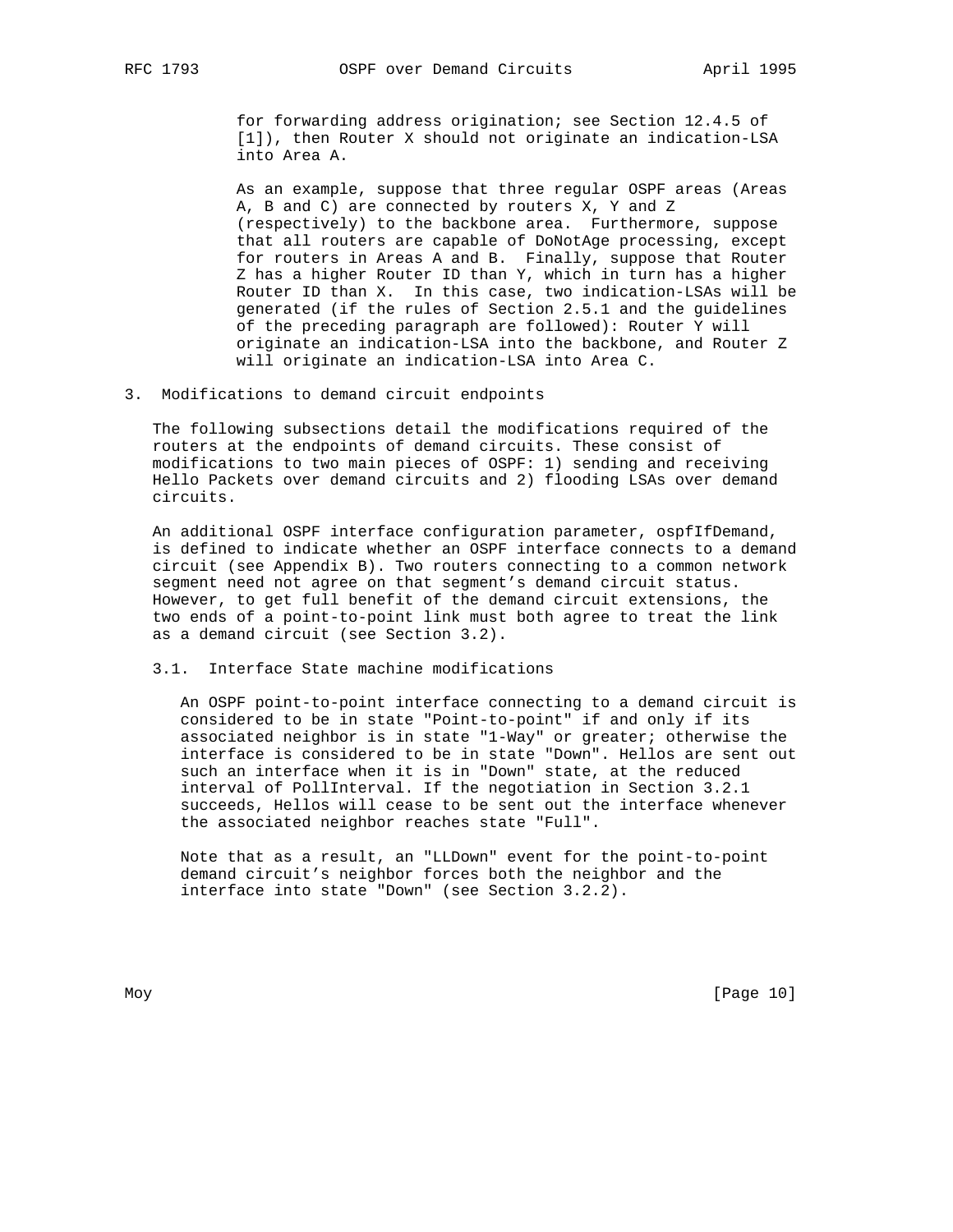For OSPF broadcast and NBMA networks that have been configured as demand circuits, there are no changes to the Interface State Machine.

3.2. Sending and Receiving OSPF Hellos

 The following sections describe the required modifications to OSPF Hello Packet processing on point-to-point demand circuits.

 For OSPF broadcast and NBMA networks that have been configured as demand circuits, there is no change to the sending and receiving of Hellos, nor are there any changes to the Neighbor State Machine. This is because the proper operation of the Designated Router election algorithm requires periodic exchange of Hello Packets.

3.2.1. Negotiating Hello suppression

 On point-to-point demand circuits, both endpoints must agree to suppress the sending of Hello Packets. To ensure this agreement, a router sets the DC-bit in OSPF Hellos and Database Description Packets sent out the demand interface. Receiving an Hello or a Database Description Packet with the DC-bit set indicates agreement. Receiving an Hello with the DC-bit clear and also listing the router's Router ID in the body of the Hello message, or a Database Description Packet with the DC-bit clear (either one indicating bidirectional connectivity) indicates that the other end refuses to suppress Hellos. In these latter cases, the router reverts to the normal periodic sending of Hello Packets out the interface (see Section 9.5 of  $[1]$ ).

 A demand point-to-point circuit need be configured in only one of the two endpoints (see Section 4.1). If a router implementing Sections 2 and 3 of this memo receives an Hello Packet with the DC-bit set, it should treat the point-to-point link as a demand circuit, making the appropriate changes to its Hello Processing (see Section 3.2.2) and flooding (see Section 3.3).

 Even if the above negotiation fails, the router should continue setting the DC-bit in its Hellos and Database Descriptions (the neighbor will just ignore the bit). The router will then automatically attempt to renegotiate Hello suppression whenever the link goes down and comes back up. For example, if the neighboring router is rebooted with software that is capable of operating over demand circuits (i.e., implements Sections 2 and 3 of this memo), a future negotiation will succeed.

Moy [Page 11]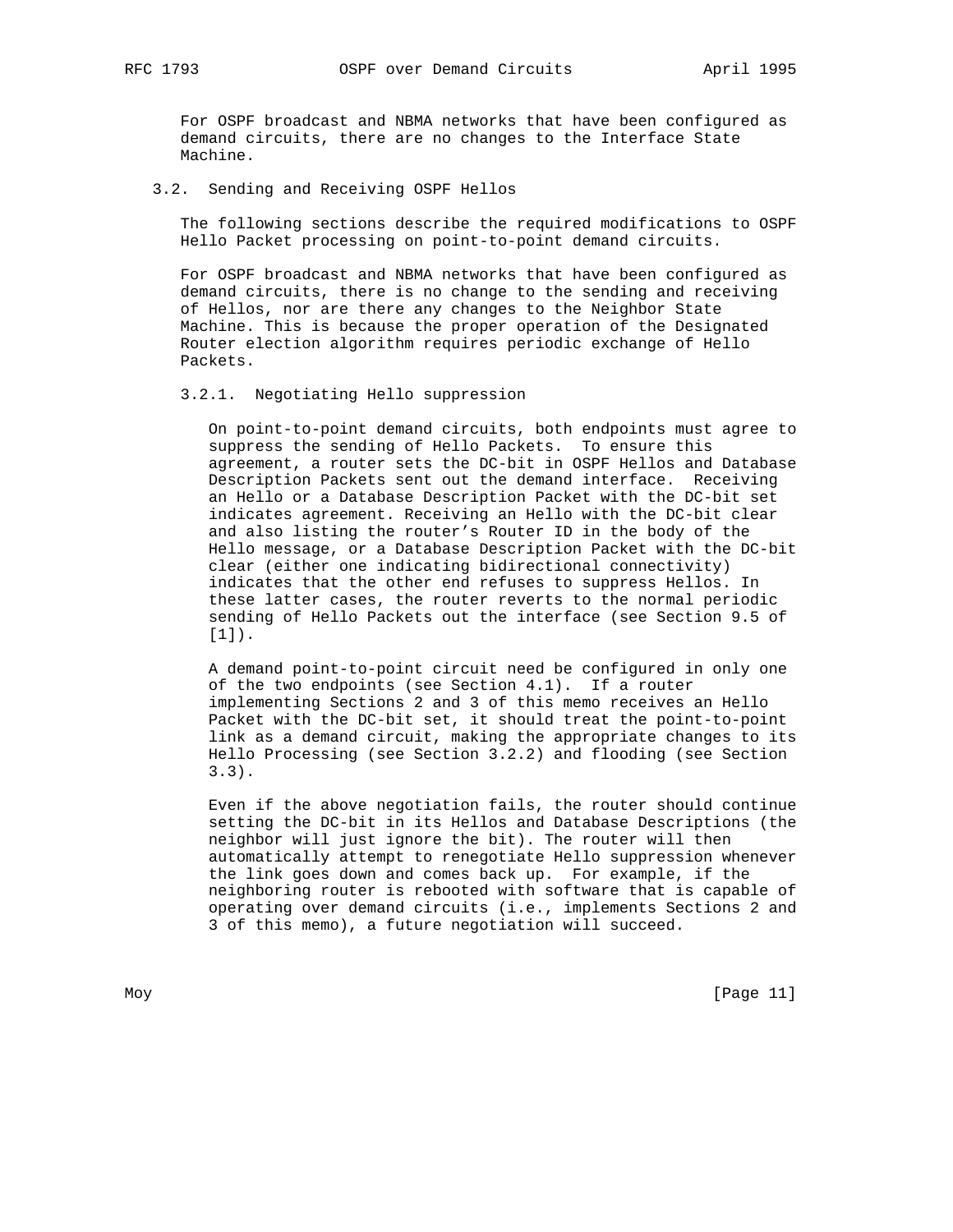Also, even if the negotiation to suppress Hellos fails, the flooding modifications described in Section 3.3 are still performed over the link.

### 3.2.2. Neighbor state machine modifications

 When the above negotiation succeeds, Hello Packets are sent over point-to-point demand circuits only until initial link state database synchronization is achieved with the neighbor (i.e., the state of the neighbor connection reaches "Full", as defined in Section 10.1 of [1]). After this, Hellos are suppressed and the data-link connection to the neighbor is assumed available until evidence is received to the contrary. When the router finds that the neighbor is no longer available, presumably from something like a discouraging diagnostic code contained in a response to a failed call request, the neighbor connection transitions back to "Down" and Hellos are sent periodically (at Intervals of PollInterval) in an attempt to restart synchronization with the neighbor.

 This requires changes to the OSPF Neighbor State Machine (see Section 10.3 of [1]). The receipt of Hellos from demand circuit neighbors in state "Loading" or "Full" can no longer be required. In other words, the InactivityTimer event defined in Section 10.2 of [1] has no effect on demand circuit neighbors in state "Loading" or "Full". An additional clarification is needed in the Neighbor State Machine's LLDown event. For demand circuits, this event should be mapped into the "discouraging diagnostic code" discussed previously in Section 1, and should not be generated when the data-link connection has been closed simply to save resources. Nor should LLDown be generated if a data-link connection fails due to temporary lack of resources.

## 3.3. Flooding over demand circuits

 Flooding over demand circuits (point-to-point or otherwise) is modified if and only if all routers have indicated that they can process LSAs having DoNotAge set. This is determined by examining the link state database of the OSPF area containing the demand circuit. All LSAs in the database must have the DC-bit set. If one or more LSAs have the DC-bit clear, flooding over demand circuits is unchanged from [1]. Otherwise, flooding is changed as follows.

 (1) Only truly changed LSAs are flooded over demand circuits. When a router receives a new LSA instance, it checks first to see whether the contents have changed. If not, the new LSA is simply a periodic refresh and it is not flooded out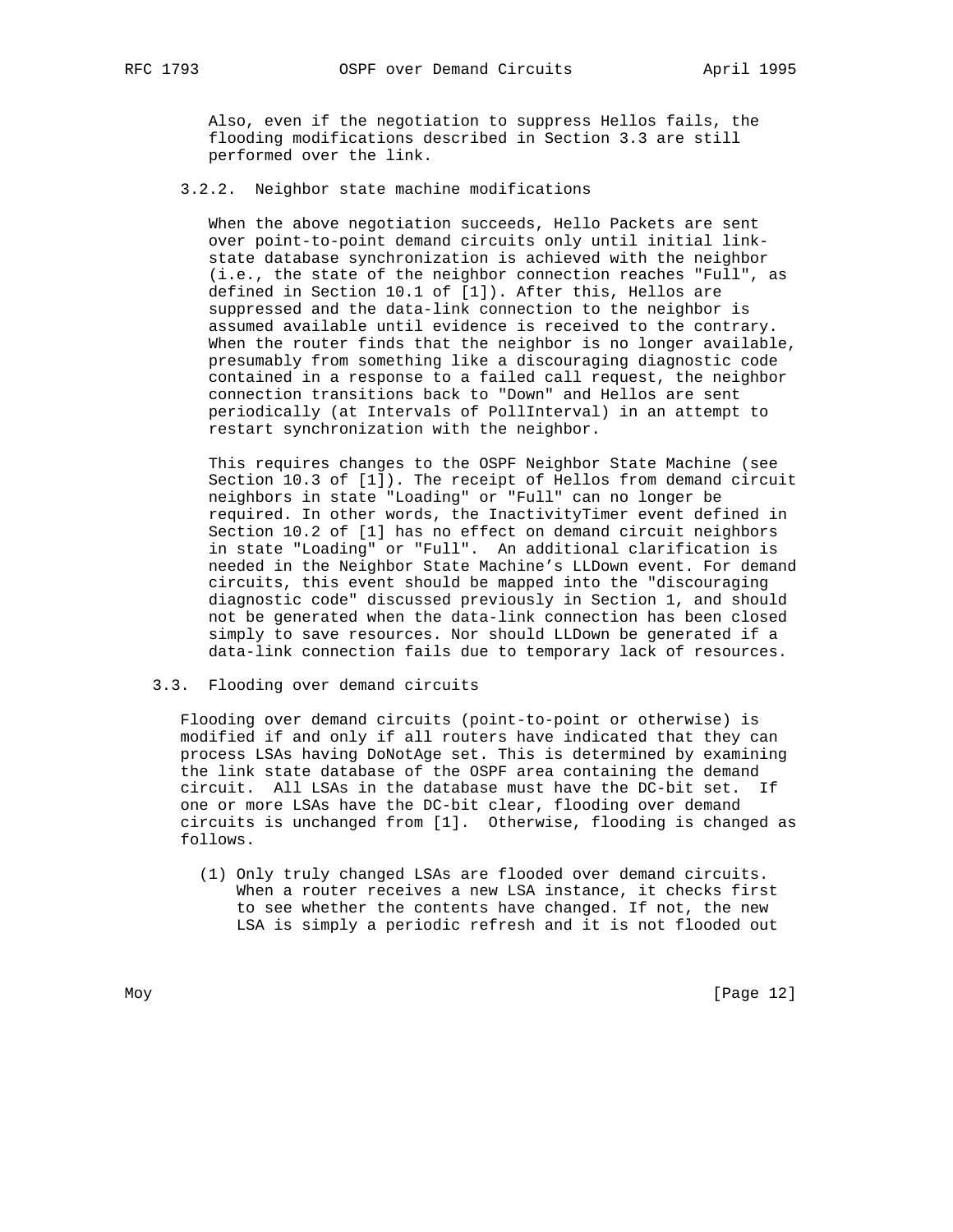attached demand circuits (it is still flooded out other interfaces however). This check should be performed in Step 5b of Section 13 in [1]. When comparing an LSA to its previous instance, the following are all considered to be changes in contents:

- o The LSA's Options field has changed.
- o One or both of the LSA instances has LS age set to MaxAge (or DoNotAge+MaxAge).
- o The length field in the LSA header has changed.
- The contents of the LSA, excluding the 20-byte link state header, have changed. Note that this excludes changes in LS Sequence Number and LS Checksum.
- (2) When it has been decided to flood an LSA over a demand circuit, DoNotAge should be set in the copy of the LSA that is flooded out the demand interface. (There is one exception: DoNotAge should not be set if the LSA's LS age is equal to MaxAge.) Setting DoNotAge will cause the routers on the other side of the demand circuit to hold the LSA in their databases indefinitely, removing the need for periodic refresh. Note that it is perfectly possible that DoNotAge will already be set. This simply indicates that the LSA has already been flooded over demand circuits. In any case, the flooded copy's LS age field must also be incremented by InfTransDelay (see Step 5 of Section 13.3 in [1], and Section 2.2 of this memo), as protection against flooding loops.

 The previous paragraph also pertains to LSAs flooded over demand circuits in response to Link State Requests. It also pertains to LSAs that are retransmitted over demand circuits.

# 3.4. Virtual link support

 OSPF virtual links are essentially unnumbered point-to-point links (see Section 15 of [1]). Accordingly, demand circuit support for virtual links resembles that described for point-to-point links in the previous sections. The main difference is that a router implementing Sections 2 and 3 of this memo, and supporting virtual links, always treats virtual links as if they were demand circuits. Otherwise, when a virtual link's underlying physical path contains one or more demand circuits, periodic OSPF protocol exchanges over the virtual link would unnecessarily keep the

Moy [Page 13]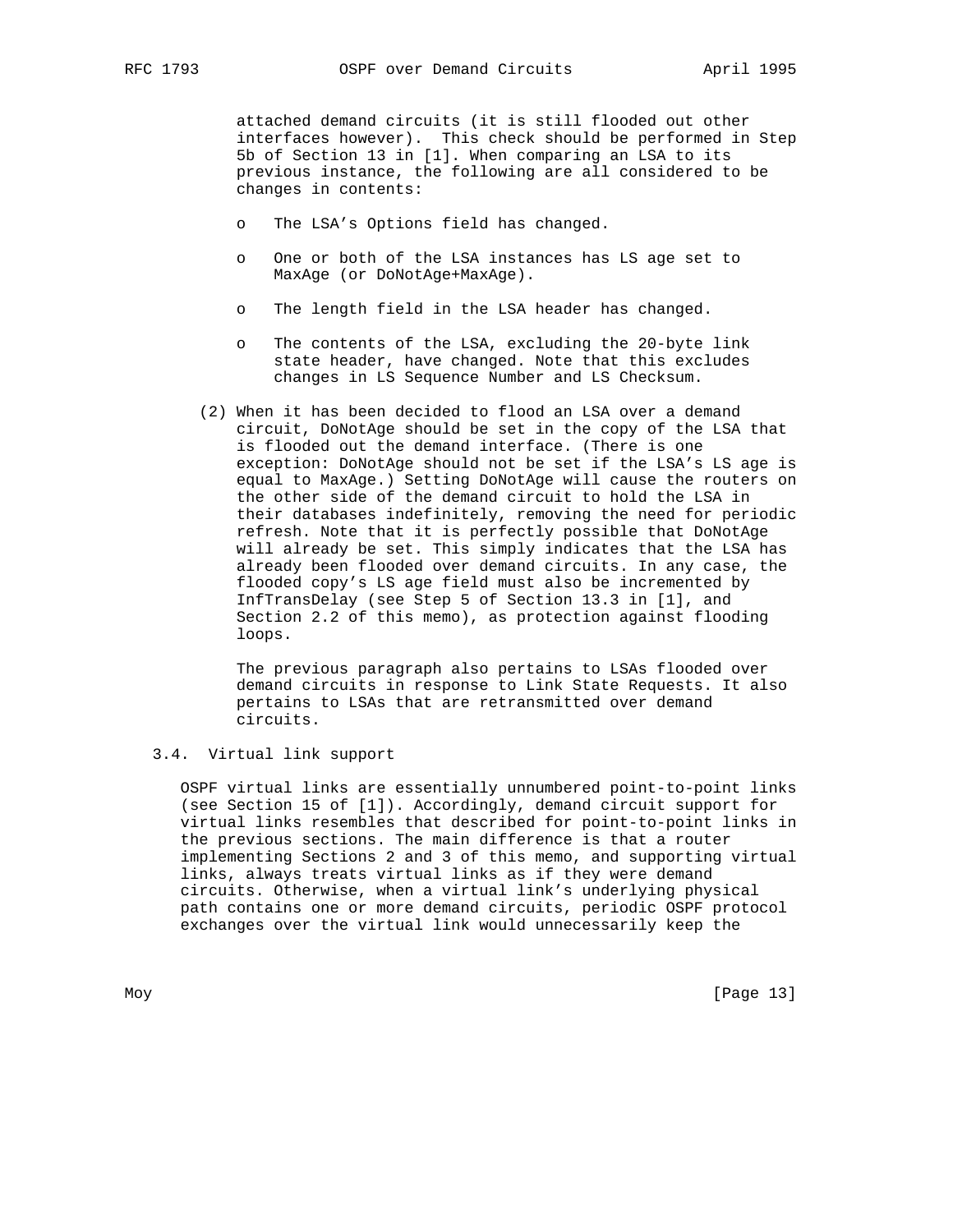underlying demand circuits open.

 Demand circuit support on virtual links can be summarized as follows:

- o Instead of modifying the Interface state machine for virtual links as was done for point-to-point links in Section 3.1, the Interface state machine for virtual links remains unchanged. A virtual link is considered to be in state "Point-to-point" if an intra-area path (through the virtual link's transit area) exists to the other endpoint. Otherwise it is considered to be in state "Down". See Section 15 of [1] for more details.
- o Virtual links are always treated as demand circuits. In particular, over virtual links a router always negotiates to suppress the sending of Hellos. See Sections 3.2.1 and 3.2.2 for details.
- o In the demand circuit support over virtual links, there is no "discouraging diagnostic code" as described in Section 1. Instead, the connection is considered to exist if and only if an intra-area path (through the virtual link's transit area) exists to the other endpoint. See Section 15 of [1] for more details.
- Since virtual links are always treated as demand circuits, flooding over virtual links always proceeds as in Section 3.3.

#### 3.5. Point-to-MultiPoint Interface support

 The OSPF Point-to-MultiPoint interface has recently been developed for use with non-mesh-connected network segments. A common example is a Frame Relay subnet where PVCs are provisioned between some pairs of routers, but not all pairs. In this case the Point-to- Multipoint interface represents the single physical interface to the Frame relay network, over which multiple point-to-point OSPF conversations (one on each PVC) are taking place. For more information on the Point-to-MultiPoint interface, see [8].

 Since an OSPF Point-to-MultiPoint interface essentially consists of multiple point-to-point links, demand circuit support on the Point-to-Multipoint interface strongly resembles demand circuit support for point-to-point links. However, since the Point-to- MultiPoint interface requires commonality of its component point to-point links' configurations, there are some differences.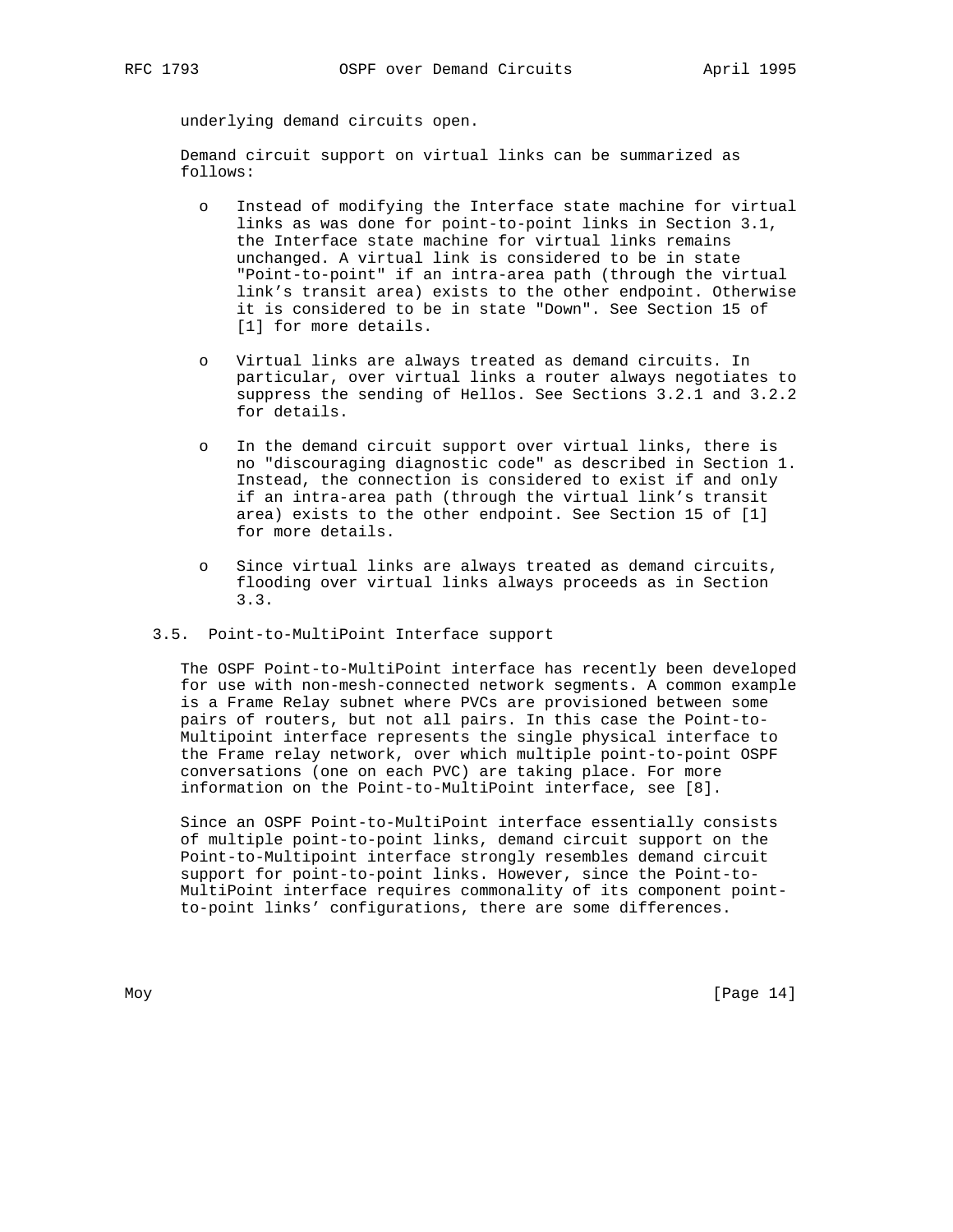Demand circuit support on Point-to-Multipoint interfaces can be summarized as follows:

- o Instead of modifying the Interface state machine for Point to-Multipoint interfaces as was done for point-to-point links in Section 3.1, the Interface state machine for Point-to-Multipoint interfaces remains unchanged.
- o When ospfIfDemand is set on a Point-to-MultiPoint interface, the router tries to negotiate Hello suppression separately on each of interface's component point-to-point links. This negotiation proceeds as in Section 3.2.1. Negotiation may fail on some component point-to-point links, and succeed on others. This is acceptable. On those component links where the negotiation fails, Hellos will always be sent; otherwise, Hellos will cease to be sent when the Database Description process completes on the component link (see Section 3.2.2).
- o Section 3.3 defines the demand circuit flooding behavior for all OSPF interface types. This includes Point-to-Multipoint interfaces.

# 4. Examples

 This section gives three examples of the operation over demand circuits. The first example is probably the most common and certainly the most basic. It shows a single point-to-point demand circuit connecting two routers. The second illustrates what happens when demand circuits and leased lines are used in parallel. The third explains what happens when a router has multiple demand circuits and cannot keep them all open (for resource reasons) at the same time.

# 4.1. Example 1: Sole connectivity through demand circuits

 Figure 1 shows a sample internetwork with a single demand circuit providing connectivity to the LAN containing Host H2. Assume that all three routers (RTA, RTB and RTC) have implemented the functionality in Section 2 of this memo, and thus will be setting the DC-bit in their LSAs. Furthermore assume that Router RTB has been configured to treat the link to Router RTC as a demand circuit, but Router RTC has not been so configured. Finally assume that the LAN interface connecting Router RTA to Host H1 is initially down.

 The following sequence of events may then transpire, starting with Router RTB booting and bringing up its link to Router RTC:

Moy [Page 15]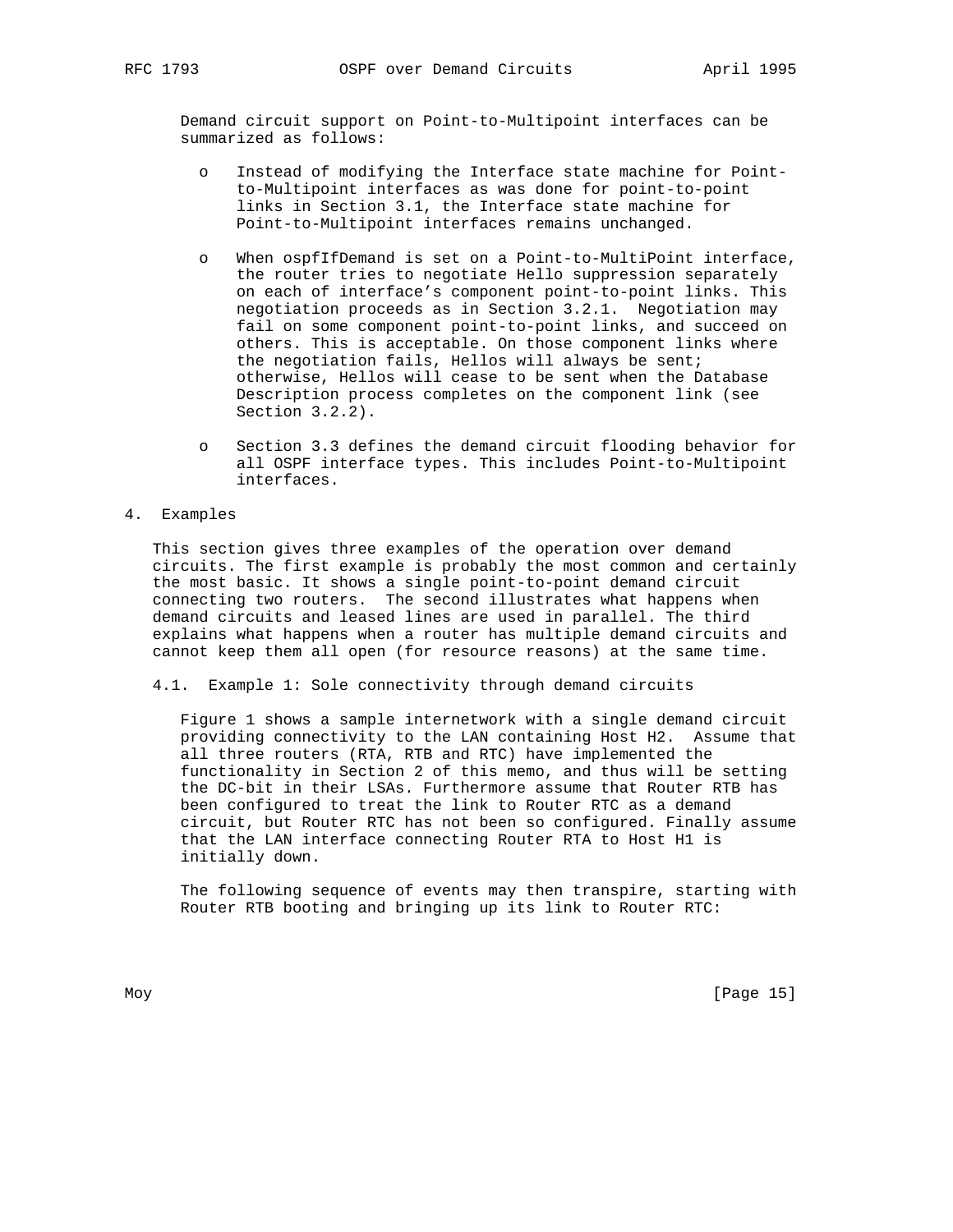### Time T0: RTB negotiates Hello suppression

 Router RTB will start sending Hellos over the demand circuit with the DC-bit set in the Hello's Options field. Because RTC is not configured to treat the link as a demand circuit, the first Hello that RTB receives from RTC may not have the DC-bit set. However, subsequent Hellos and Database Description Packets received from RTC will have the DC-bit set, indicating that the two routers have agreed that the link will be treated as a demand circuit. The entire negotiation is pictured in Figure 2. Note that if RTC were unable or unwilling to suppress Hellos on the link, the initial Database Description sent from Router RTC to RTB would have the DC-bit clear, forcing Router RTB to revert to the periodic sending of Hellos specified in Section 9.5 of [1].

Time T1: Database exchange over demand circuit

 The initial synchronization of link state databases (the Database Exchange Process) over the demand circuit then occurs as over any point-to-point link, with one exception. LSAs included in Link State Updates Packets sent over the



 Figure 1: In the example of Section 4.1, a single demand circuit (labeled ODL) bisects an internetwork.

Moy [Page 16]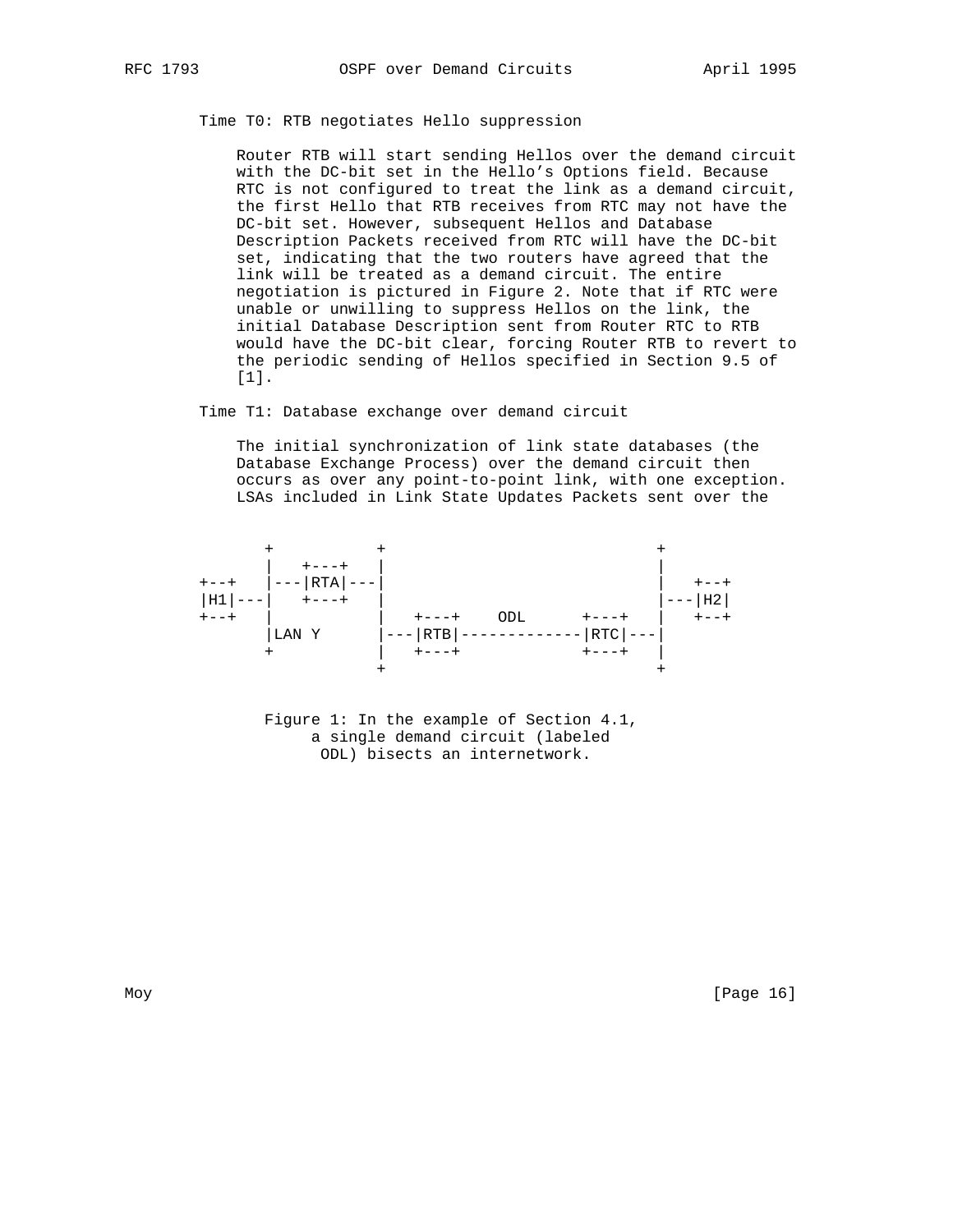+---+ +---+  $|\text{RTB}|$   $|\text{RTC}|$  +---+ +---+ Hello (DC-bit set) -------------------------------------> Hello (DC-bit clear) <------------------------------------- Hello (DC-bit set, RTC seen) -------------------------------------> Database Description (DC-bit set) <------------------------------------- Figure 2: Successful negotiation of Hello

suppression.

 demand circuit (in response to Link State Request Packets), will have the DoNotAge bit set in their LS age field. So, after the Database Exchange Process is finished, all routers will have 3 LSAs in their link state databases (router-LSAs for Routers RTA, RTB and RTC), but the LS age fields belonging to the LSAs will vary depending on which side of the demand circuit they were originated from (see Table 1). For example, all routers other than Router RTC have the DoNotAge bit set in Router RTC's router-LSA; this removes the need for Router RTC to refresh its router-LSA over the demand circuit.

|                  | LS age      |               |  |
|------------------|-------------|---------------|--|
| LSA              | in RTB      | in RTC        |  |
|                  |             |               |  |
| RTA's Router-LSA | 1000        | DoNotAge+1001 |  |
| RTB's Router-LSA | 1 O         | DoNotAge+11   |  |
| RTC's Router-LSA | DoNotAge+11 | 10            |  |

 Table 1: After Time T1 in Section 4.1, possible LS age fields on either side of the demand circuit

Time T2: Hello traffic ceases

 After the Database Exchange Process has completed, no Hellos are sent over the demand circuit. If there is no application data to be sent over the demand circuit, the circuit will be idle.

Moy [Page 17]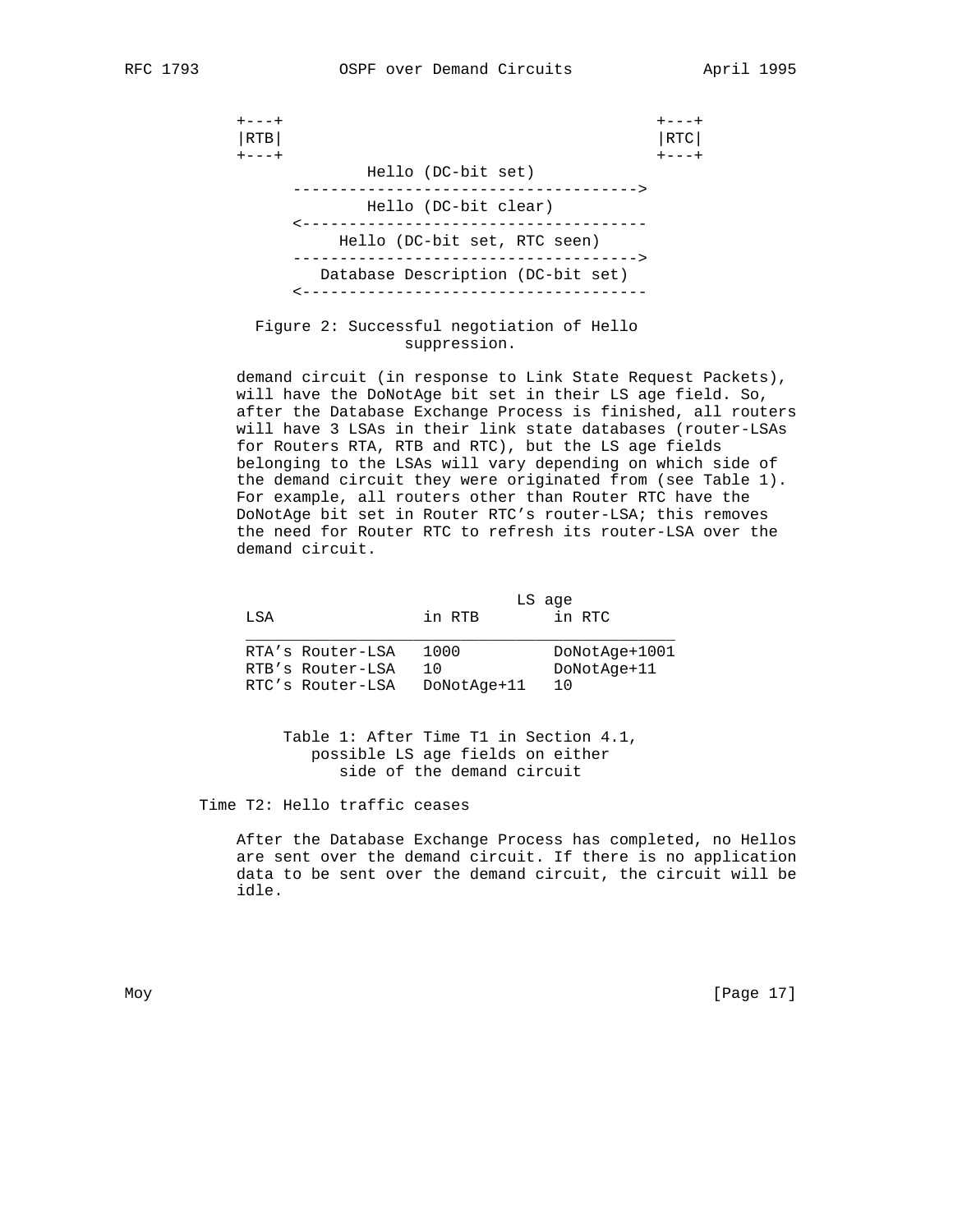Time T3: Underlying data-link connection torn down

 After some period of inactivity, the underlying data-link connection will be torn down (e.g., an ISDN call would be cleared) in order to save connect charges. This will be transparent to the OSPF routing; no LSAs or routing table entries will change as a result.

Time T4: Router RTA's LSA is refreshed

 At some point Router RTA will refresh its own router-LSA (i.e., when the LSA's LS age hits LSRefreshInterval). This refresh will be flooded to Router RTB, who will look at it and decide NOT to flood it over the demand circuit to Router RTC, because the LSA's contents have not really changed (only the LS Sequence Number). At this point, the LS sequence numbers that the routers have for RTA's router-LSA differ depending on which side of the demand circuit the routers lie. Because there is still no application traffic, the underlying data-link connection remains disconnected.

Time T5: Router RTA's LAN interface comes up

 When Router RTA's LAN interface (connecting to Host H1) comes up, RTA will originate a new router-LSA. This router- LSA WILL be flooded over the demand circuit because its contents have now changed. The underlying data-link connection will have to be brought up to flood the LSA. After flooding, routers on both sides of the demand circuit will again agree on the LS Sequence Number for RTA's router-LSA.

Time T6: Underlying data-link connection is torn down again

 Assuming that there is still no application traffic transiting the demand circuit, the underlying data-link connection will again be torn down after some period of inactivity.

Time T7: File transfer started between Hosts H1 and H2

 As soon as application data needs to be sent across the demand circuit the underlying data-link connection is brought back up.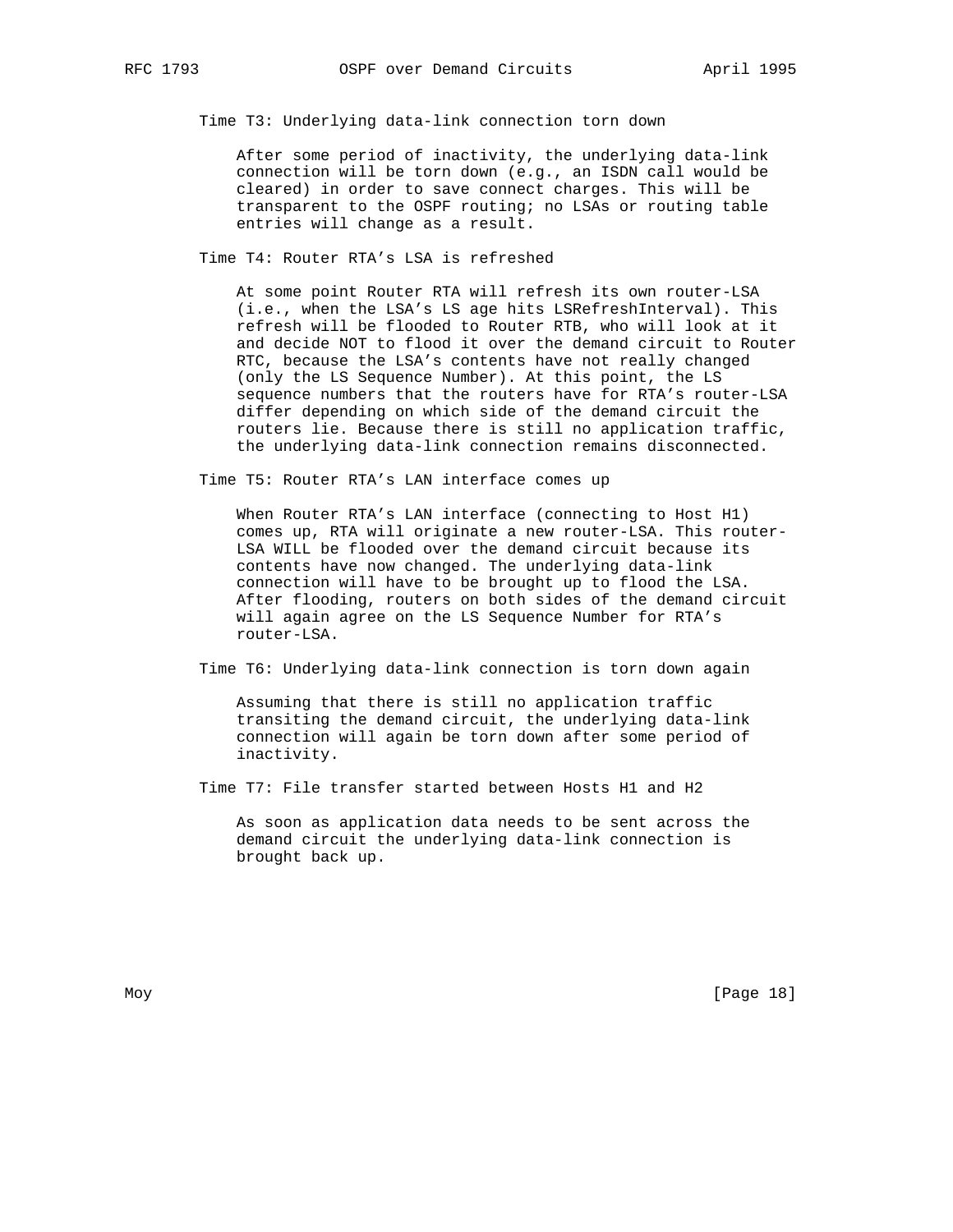Time T8: Physical link becomes inoperative

 If an indication is received from the data-link or physical layers indicating that the demand circuit can no longer be established, Routers RTB and RTC declare their point-to point interfaces down, and originate new router-LSAs. Both routers will attempt to bring the connection back up by sending Hellos at the reduced rate of PollInterval. Note that while the connection is inoperative, Routers RTA and RTB will continue to have an old router-LSA for RTC in their link state database, and this LSA will not age out because it has the DoNotAge bit set. However, according to Section 2.3 they will flush Router RTC's router-LSA if the demand circuit remains inoperative for longer than MaxAge.

4.2. Example 2: Demand and non-demand circuits in parallel

 This example demonstrates the demand circuit functionality when both demand circuits and non-demand circuits (e.g., leased lines) are used to interconnect regions of an internetwork. Such an internetwork is shown in Figure 3. Host H1 can communicate with Host H2 either over the demand link between Routers RTB and RTC, or over the leased line between Routers RTB and RTD.

 Because the basic properties of the demand circuit functionality were presented in the previous example, this example will only address the unique issues involved when using both demand and non-demand circuits in parallel.

 Assume that Routers RTB and RTY are initially powered off, but that all other routers and their attached links are both operational and implement the demand circuit modifications to OSPF. Throughout the example, a TCP connection between Hosts H1 and H2 is transmitting data. Furthermore, assume that the cost of the demand circuit from RTB to RTC has been set considerably higher than the cost of the leased line between RTB and RTD; for this reason traffic between Hosts H1 and H2 will always be sent over the leased line when it is operational.

Moy [Page 19]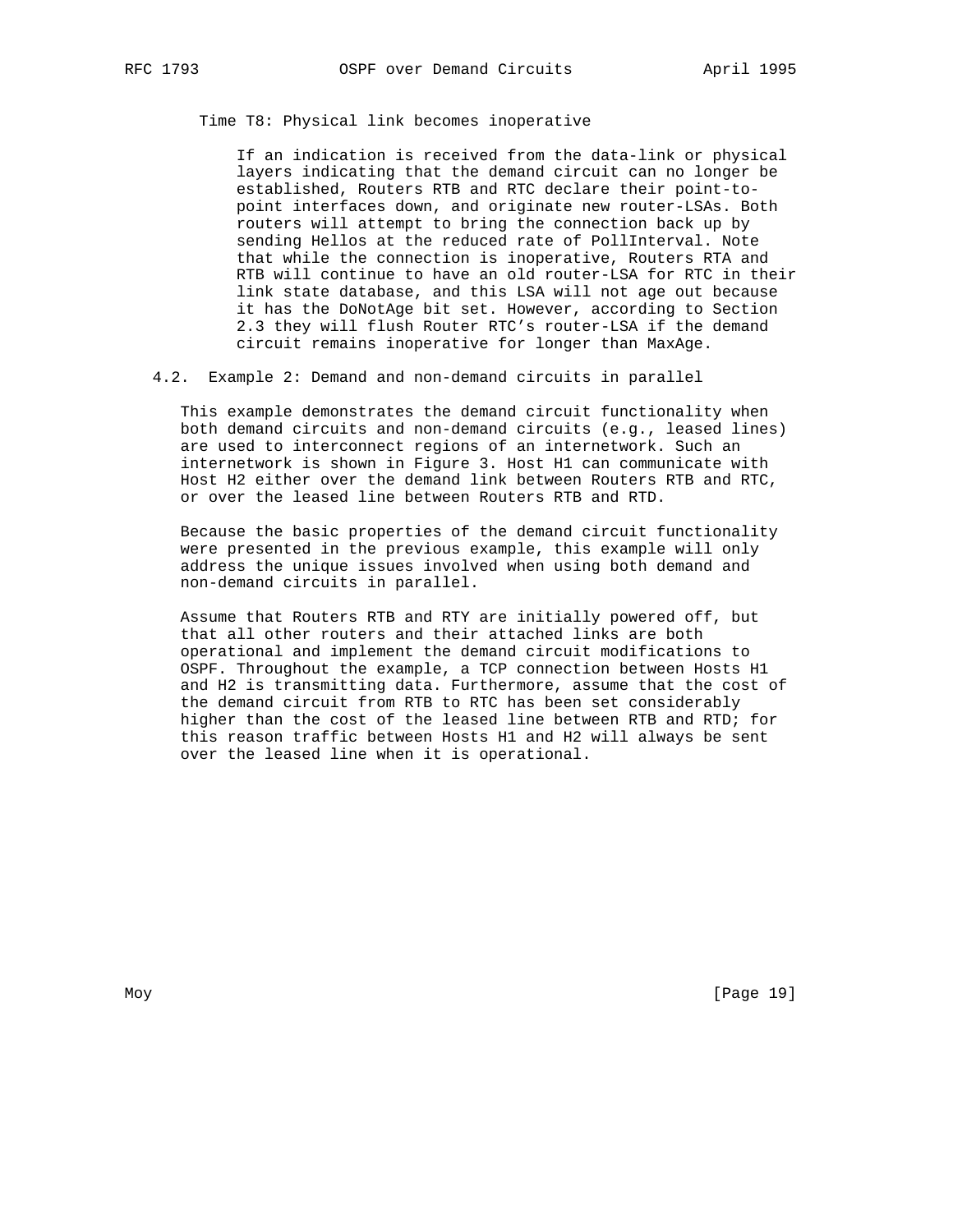The following events may then transpire:



Figure 3: Example 2's internetwork.

 Vertical lines are LAN segments. Six routers are pictured, Routers RTA-RTE and RTY. RTB has three serial line interfaces, two of which are leased lines and the third (connecting to RTC) a demand circuit. Two hosts, H1 and H2, are pictured to illustrate the effect of application traffic.

Time T0: Router RTB comes up.

 Assume RTB supports the demand circuit OSPF modifications. When Router RTB comes up and establishes links to Routers RTC and RTD, it will flood the same information over both. However, LSAs sent over the demand circuit (to Router RTC) will have the DoNotAge bit set, while those sent over the leased line to Router RTD will not. Because the DoNotAge bit is not taken into account when comparing LSA instances, the routers on the right side of RTB (RTC, RTE and RTD) may or may not have the DoNotAge bit set in their database copies of RTA's and RTB's router-LSAs. This depends on whether the LSAs sent over the demand link reach the routers before those sent over the leased line. One possibility is pictured in Table 2.

Moy [Page 20]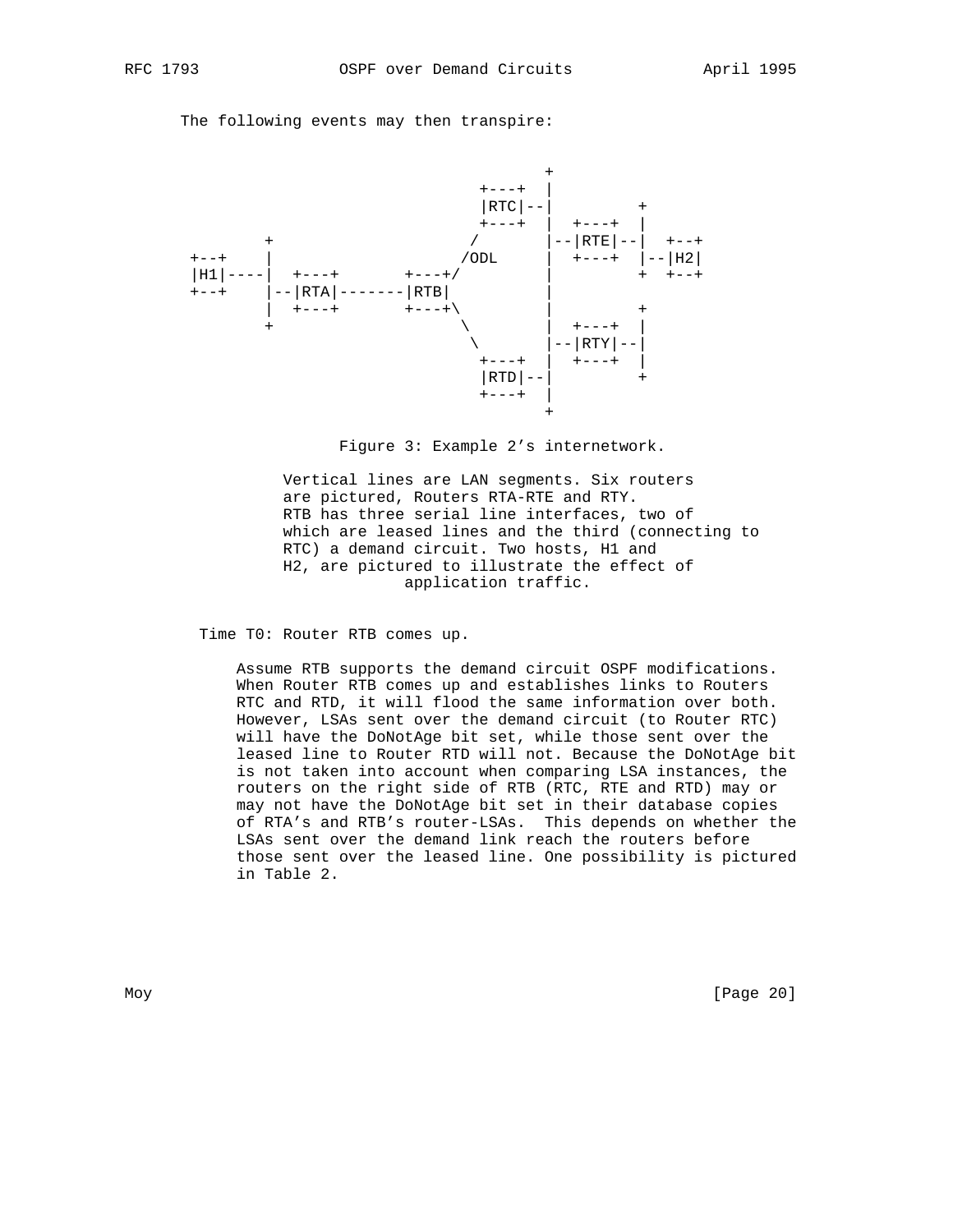|                  | LS age      |        |        |
|------------------|-------------|--------|--------|
| LSA              | in RTC      | in RTD | in RTE |
|                  |             |        |        |
| RTA's Router-LSA | DoNotAge+20 | -21    |        |
| RTB's Router-LSA | DoNotAge+5  |        | h      |

 Table 2: After Time T0 in Example 2, LS age fields on the right side of Router RTB.

|                  | LS age     |        |        |  |
|------------------|------------|--------|--------|--|
| LSA              | in RTC     | in RTD | in RTE |  |
|                  |            |        |        |  |
| RTA's Router-LSA | -5         | h      |        |  |
| RTB's Router-LSA | DoNotAge+5 | 1785   | 1785   |  |

 Table 3: After Time T2 in Example 2, LS age fields on the right side of Router RTB.

|                  |            | LS age     |            |  |  |
|------------------|------------|------------|------------|--|--|
| LSA              | in RTC     | in RTD     | in RTE     |  |  |
|                  |            |            |            |  |  |
| RTA's Router-LSA | 325        | 326        | 326        |  |  |
| RTB's Router-LSA | DoNotAge+5 | DoNotAge+6 | DoNotAge+6 |  |  |

 Table 4: After Time T3 in Example 2, LS age fields on the right side of Router RTB.

| LSA              | in RTC     | LS age<br>in RTD | in RTE     |
|------------------|------------|------------------|------------|
| RTA's Router-LSA | DoNotAge+7 | DoNotAge+8       | DoNotAge+8 |
| RTB's Router-LSA | DoNotAge+5 | DoNotAge+6       | DoNotAge+6 |

 Table 5: After Time T4 in Example 2, LS age fields on the right side of Router RTB.

Moy [Page 21]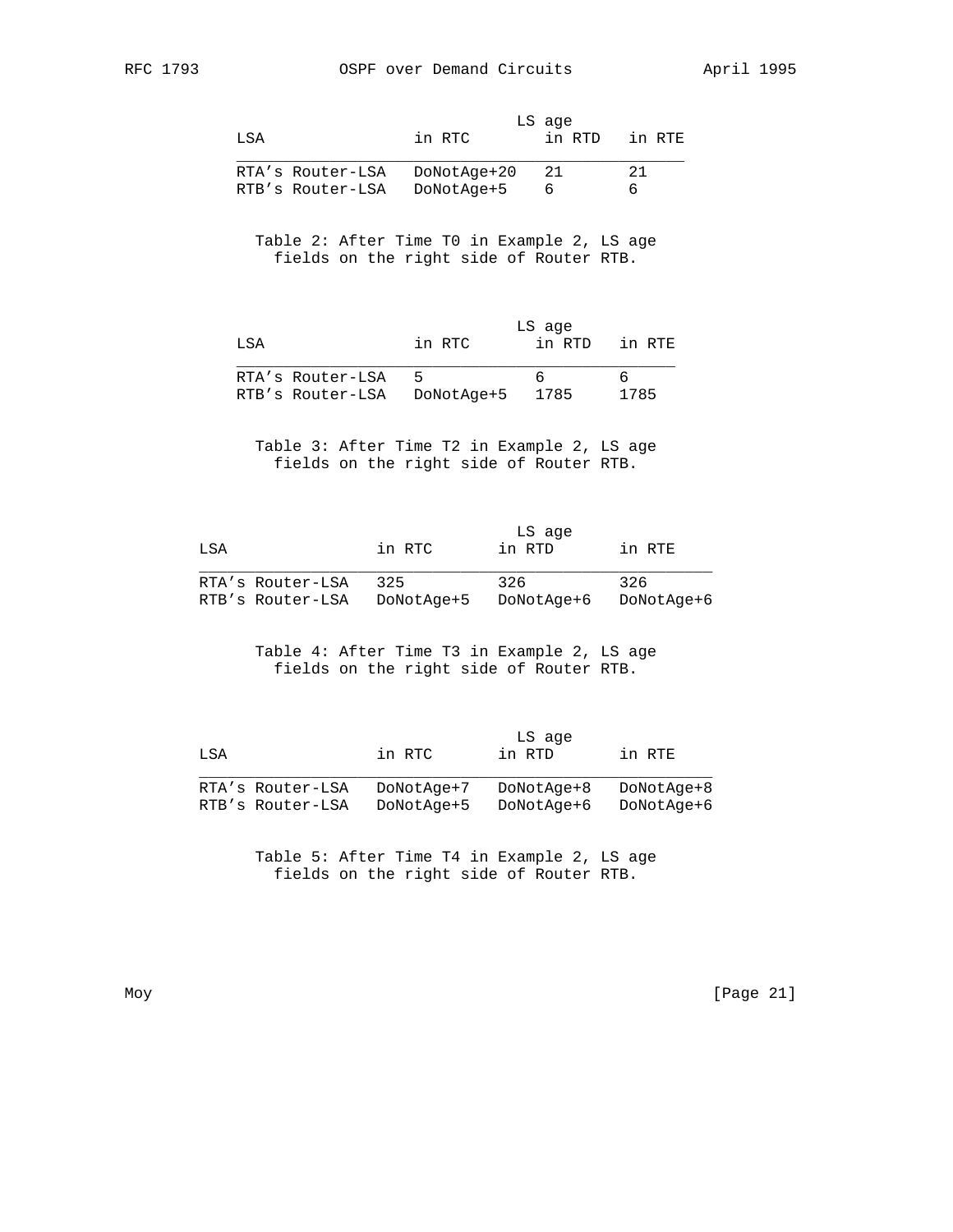Time T1: Underlying data-link connection is torn down.

 All application traffic is flowing over the leased line connecting Routers RTB and RTD instead of the demand circuit, due to the leased line's lesser OSPF cost. After some period of inactivity, the data-link connection underlying the demand circuit will be torn down. This does not affect the OSPF database or the routers' routing tables.

Time T2: Router RTA refreshes its router-LSA.

 When Router RTA refreshes its router-LSA (as all routers do every LSRefreshInterval), Router RTB floods the refreshed LSA over the leased line but not over the demand circuit, because the contents of the LSA have not changed. This new LSA will not have the DoNotAge bit set, and will replace the old instances (whether or not they have the DoNotAge bit set) by virtue of its higher LS Sequence number. This is pictured in Table 3.

Time T3: Leased line becomes inoperational.

 When the leased line becomes inoperational, the data-link connection underlying the demand circuit will be reopened, in order to flood a new (and changed) router-LSA for RTB and also to carry the application traffic between Hosts H1 and H2. After flooding the new LSA, all routers on the right side of the demand circuit will have DoNotAge set in their copy of RTB's router-LSA and DoNotAge clear in their copy of RTA's router-LSA (see Table 4).

Time T4: In Router RTE, Router RTA's router-LSA times out.

 Refreshes of Router RTA's router-LSA are not being flooded over the demand circuit. However, RTA's router-LSA is aging in all of the routers to the right of the demand circuit. For this reason, the router-LSA will eventually be aged out and reflooded (by router RTE in our example). Because this aged out LSA constitutes a real change (see Section 3.3), it is flooded over the demand circuit from Router RTC to RTB. There are then two possible scenarios. First, the LS Sequence number for RTA's router-LSA may be larger on RTB's side of the demand link. In this case, when router RTB receives the flushed LSA it will respond by flooding back the more recent instance (see Section 2.4). If instead the LS sequence numbers are the same, the flushed LSA will be flooded all the way back to Router RTA, which will then be forced to reoriginate the LSA.

Moy [Page 22]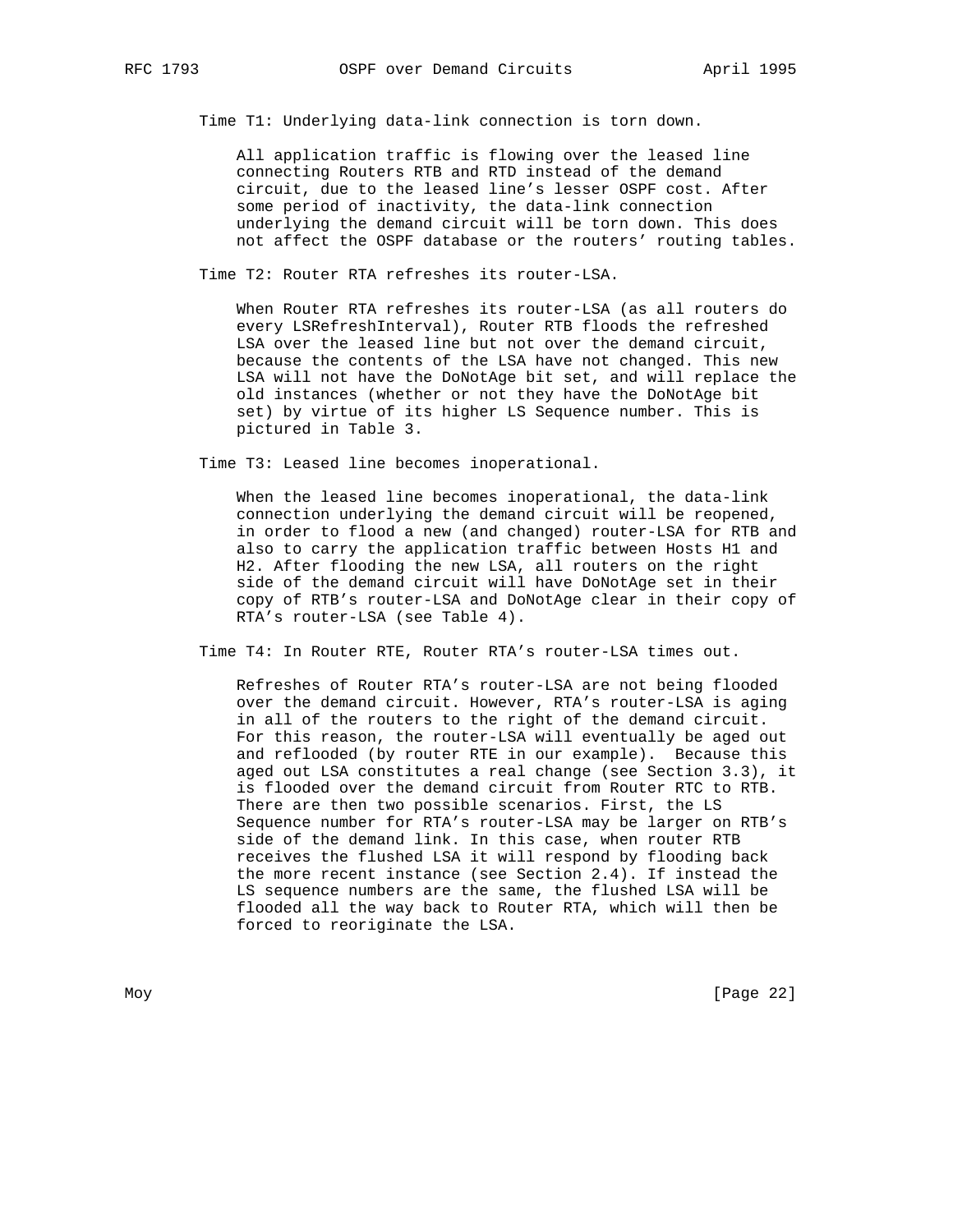In any case, after a small period all the routers on the right side of the demand link will have the DoNotAge bit set in their copy of RTA's router-LSA (see Table 5). In the small interval between the flushing and waiting for a new instance of the LSA, there will be a temporary loss of connectivity between Hosts H1 and H2.

Time T5: A non-supporting router joins.

 Suppose Router RTY now becomes operational, and does not support the demand circuit OSPF extensions. Router RTY's router-LSA then will not have the DC-bit set in its Options field, and as the router-LSA is flooded throughout the internetwork it flushes all LSAs having the DoNotAge bit set and causes the flooding behavior over the demand circuit to revert back to the normal flooding behavior defined in [1]. However, although all LSAs will now be flooded over the demand circuit, regardless of whether their contents have really changed, Hellos will still continue to be suppressed on the demand circuit (see Section 3.2.2).

## 4.3. Example 3: Operation when oversubscribed

 The following example shows the behavior of the demand circuit extensions in the presence of oversubscribed interfaces. Note that the example's topology excludes the possibility of alternative paths. The combination of oversubscription and redundant topology (i.e., alternative paths) poses special problems for the demand circuit extensions. These problems are discussed later in Section 7.

 Figure 4 shows a single Router (RT1) connected via demand circuits to three other routers (RT2-RT4). Assume that RT1 can only have two out of three underlying data-link connections open at once. This may be due to one of the following reasons: Router RT1 may be using a single Basic Rate ISDN interface (2 B channels) to support all three demand circuits, or, RT1 may be connected to a data-link switch (e.g., an X.25 or Frame relay switch) that is only capable of so many simultaneous data-link connections.

 The following events may transpire, starting with Router RT1 coming up.

Moy [Page 23]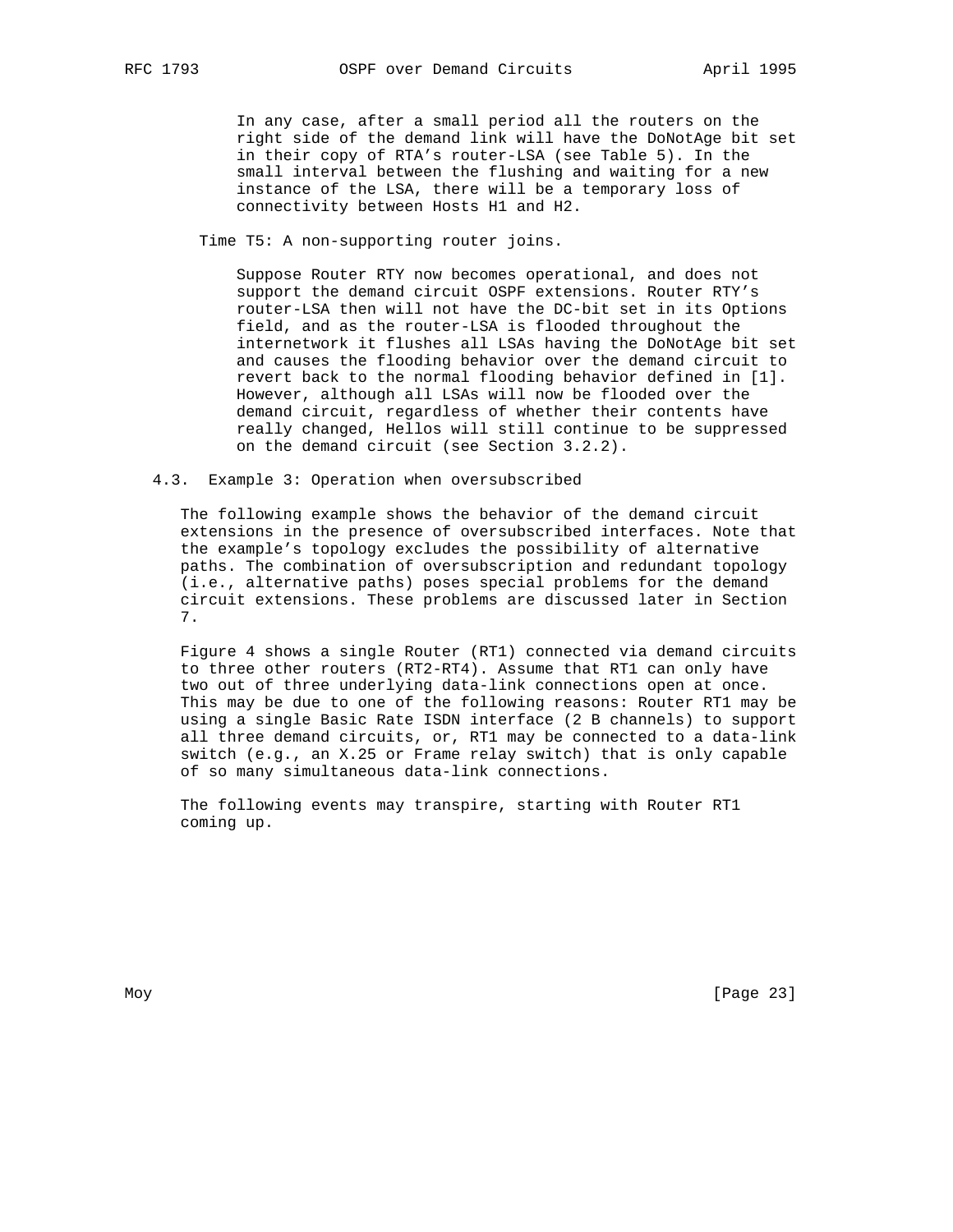Time T0: Router RT1 comes up.

 Router RT1 attempts to establish neighbor connections and synchronize OSPF databases with routers RT2-RT4. But,



Figure 4: Example 3's internetwork.

 because it cannot have data-link connections open to all three at once, it will synchronize with RT2 and RT3, while Hellos sent to RT4 will be discarded (see Section 1).

Time T1: Data-link connection to RT2 closed due to inactivity.

 Assuming that no application traffic is being sent to/from Host H2, the underlying data-link connection to RT2 will eventually close due to inactivity. This will allow RT1 to finally synchronize with RT4; the next Hello that RT1 attempts to send to RT4 will cause that data-link connection to open and synchronization with RT4 will ensue. Note that, until this time, H4 will have been considered unreachable by OSPF routing. However, data traffic would not have been deliverable to H4 until now in any case.

Moy [Page 24]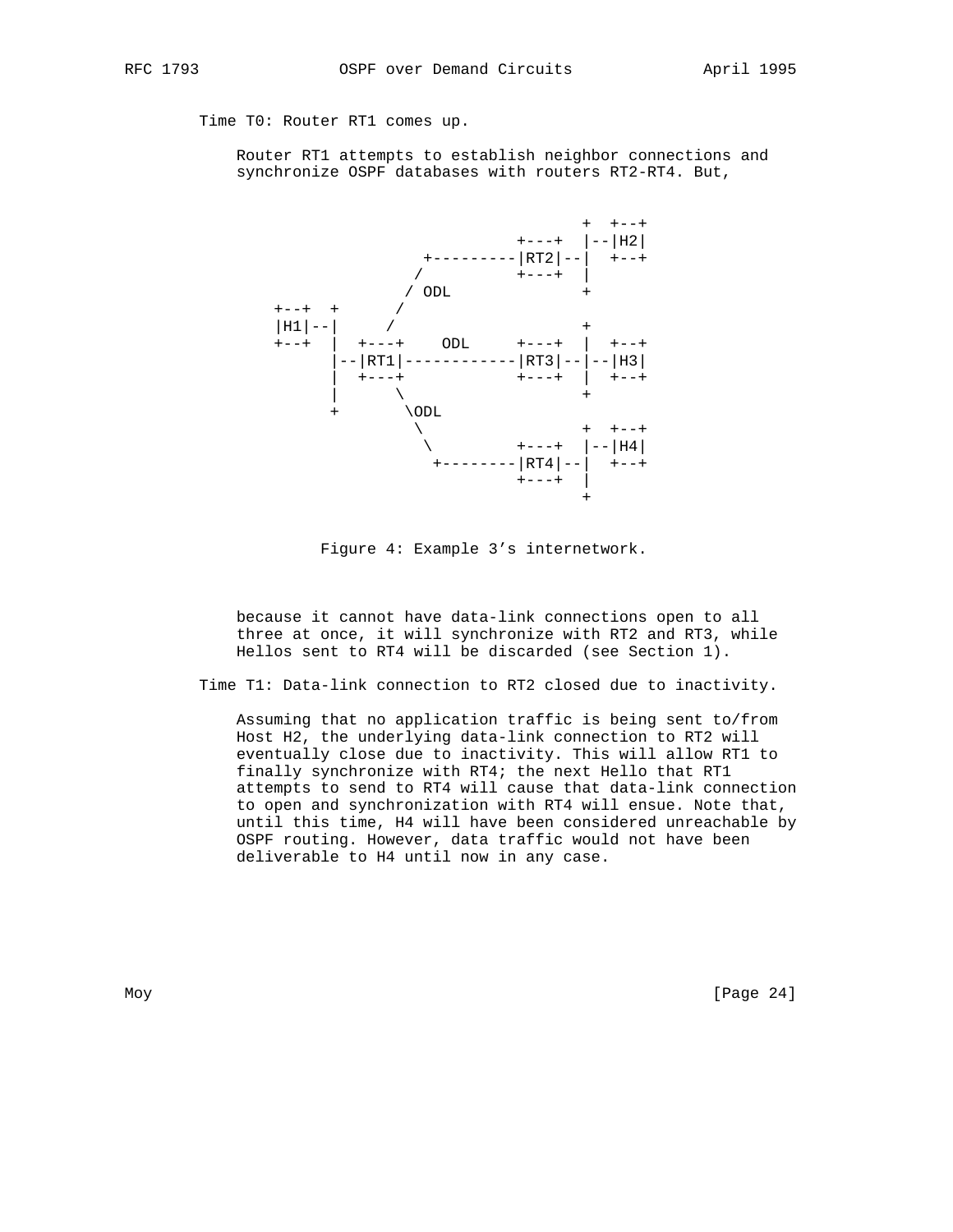Time T2: RT2's LAN interface becomes inoperational

 This causes RT2 to reissue its router-LSA. However, it may be unable to flood it to RT1 if RT1 already has data-link connections open to RT3 and RT4. While the data-link connection from RT2 to RT1 cannot be opened due to resource shortages, the new router-LSA will be continually retransmitted (and dropped by RT2's ISDN interface; see Section 1). This means that the routers RT1, RT3 and RT4 will not detect the unreachability of Host H2 until a data link connection on RT1 becomes available.

5. Topology recommendations

 Because LSAs indicating topology changes are still flooded over demand circuits, it is still advantageous to design networks so that the demand circuits are isolated from as many topology changes as possible. In OSPF, this is done by encasing the demand circuits within OSPF stub areas or within NSSAs (see [3]). In both cases, this isolates the demand circuits from AS external routing changes, which in many networks are the most frequent (see [6]). Stub areas can even isolate the demand circuits from changes in other OSPF areas.

 Also, considering the interoperation of OSPF routers supporting demand circuits and those that do not (see Section 2.5), isolated stub areas or NSSAs can be converted independently to support demand circuits. In contrast, regular OSPF areas must all be converted before the functionality can take effect in any particular regular OSPF area.

6. Lost functionality

 The enhancements defined in this memo to support demand circuits come at some cost. Although we gain an efficient use of demand circuits, holding them open only when there is actual application data to send, we lose the following:

Robustness

 In regular OSPF [1], all LSAs are refreshed every LSRefreshInterval. This provides protection against routers losing LSAs from (or LSAs getting corrupted in) their link state databases due to software errors, etc. Over demand circuits this periodic refresh is removed, and we depend on routers correctly holding LSAs marked with DoNotAge in their databases indefinitely.

Moy [Page 25]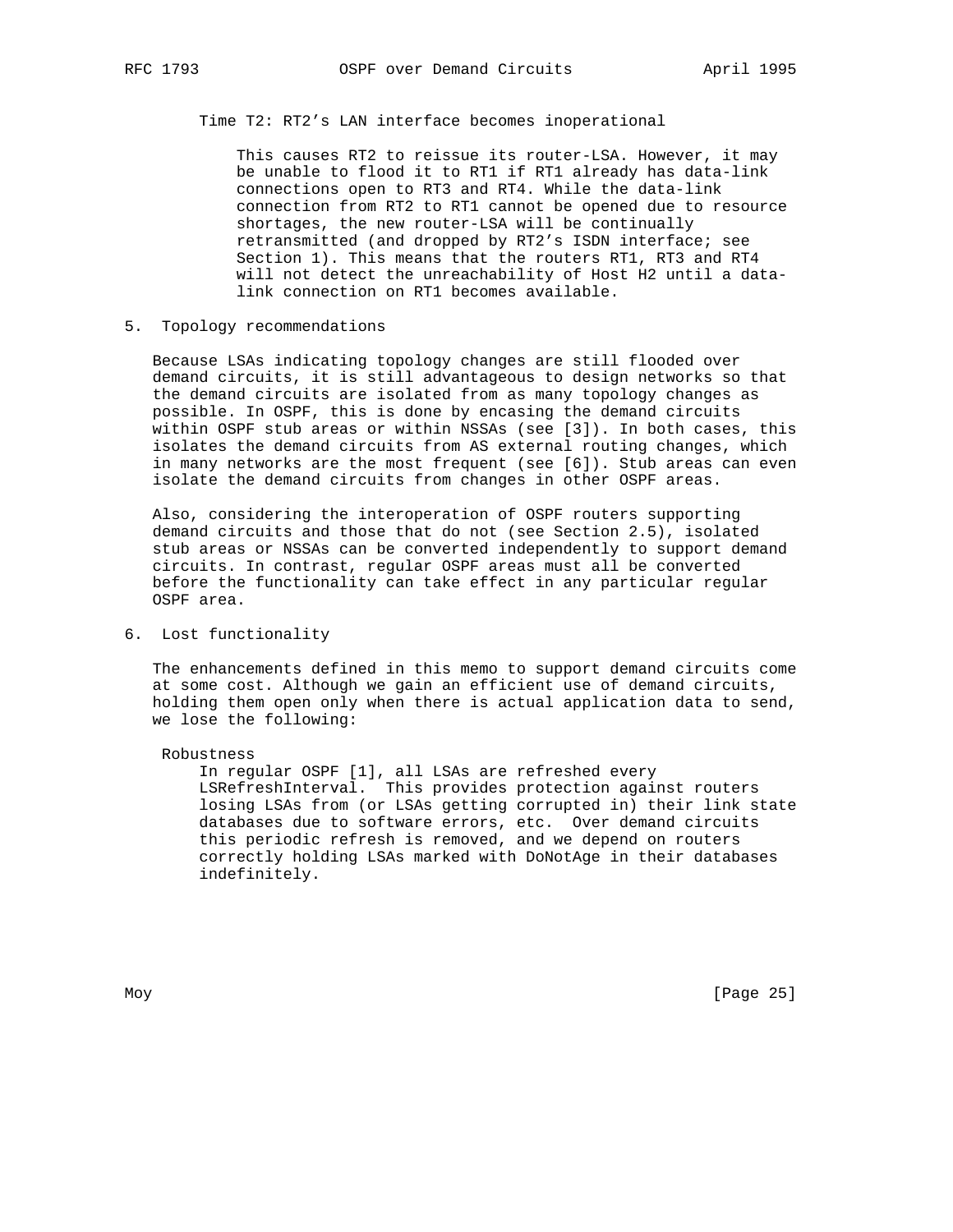### Database Checksum

 OSPF supplies network management variables, namely ospfExternLSACksumSum and ospfAreaLSACksumSum in [7], allowing a network management station to verify OSPF database synchronization among routers. However, these variables are sums of the individual LSAs' LS checksum fields, which are no longer guaranteed to be identical across demand circuits (because the LS checksum covers the LS Sequence Number, which will in general differ across demand circuits). This means that these variables can no longer be used to verify database synchronization in OSPF networks containing demand circuits.

7. Future work: Oversubscription

 An internetwork is oversubscribed when not all of its demand circuits' underlying connections can be open at once, due to resource limitations. These internetworks were addressed in Section 4.3. However, when all possible sources in the internetwork are active at once, problems can occur which are not addressed in this memo:

- (1) There is a network design problem. Does a subset of demand circuits exist such that a) their data-link connections can be open simultaneously and b) they can provide connectivity for all possible sources? This requires that (at least) a spanning tree be formed out of established connections. Figure 4 shows an example where this is not possible; Hosts H1 through H4 cannot simultaneously talk, since Router RT1 is limited to two simultaneously open demand circuits.
- (2) Even if it is possible that a spanning tree can form, will one? Given the model in Section 1, demand circuits are brought up when needed for data traffic, and stay established as long as data traffic is present. One example is shown in Figure 5. Four routers are interconnected via demand circuits, with each router being able to establish a circuit to any other. However, we assume that each router can only have two circuits open at once (e.g., the routers could be using Basic Rate ISDN). In this case, one would hope that the data-link connections in Figure 5a would form. But the connections in Figure 5b are equally likely, which leave Host H2 unable to communicate.

 One possible approach to this problem would be for a) the OSPF database to indicate which demand circuits have actually been established and b) implement a distributed spanning tree construction (see for example Chapter 5.2.2 of [9]) when necessary.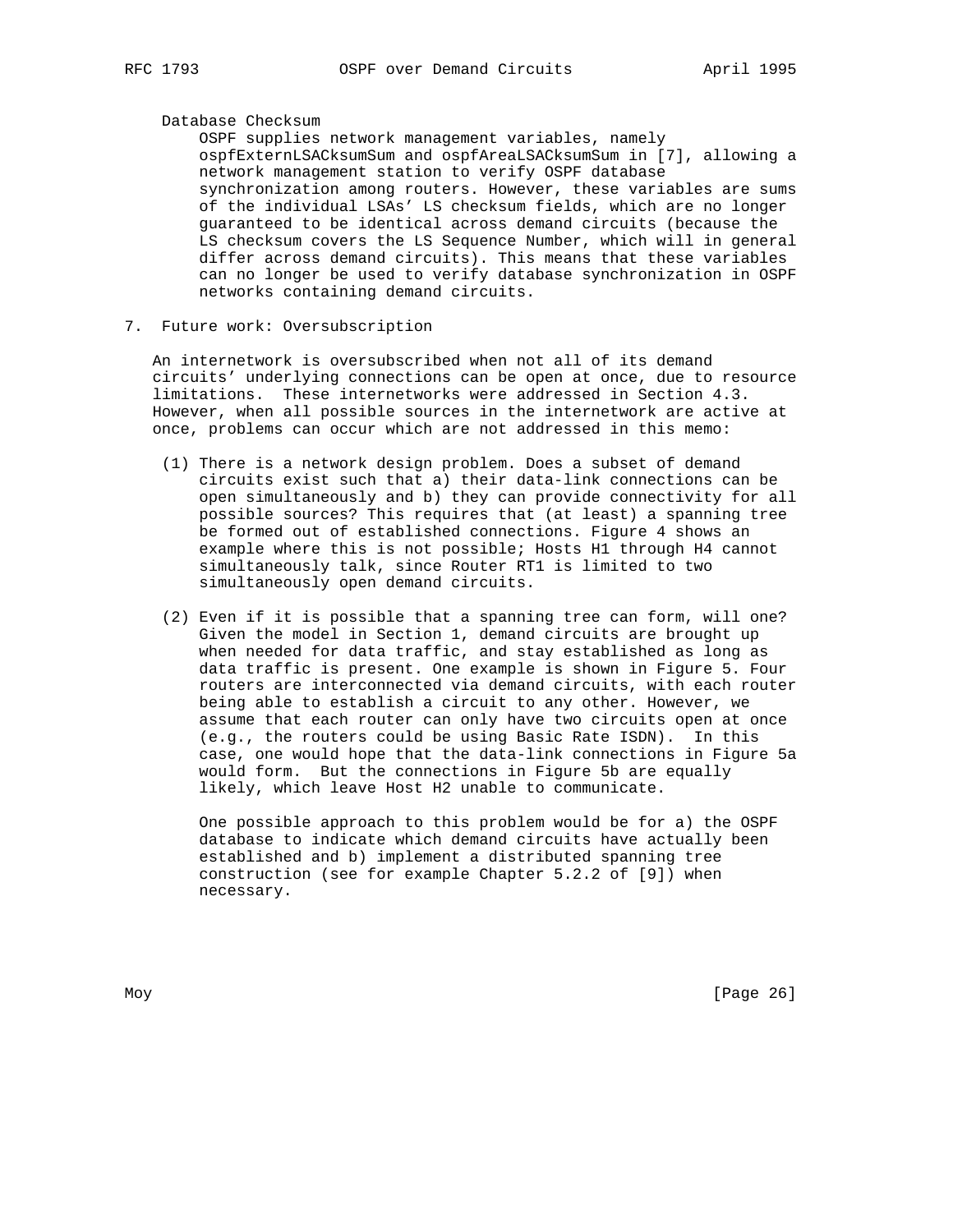(3) Even when a spanning tree has been built, will it be used? Routers implementing the functionality described in this memo do not necessarily know which data-link connections are established at any one time. In fact, they view all demand circuits as being equally available, whether or not they are currently established. So for example, even when the established connections form the pattern in Figure 5a, Router RT1 may still believe that the best path to Router RT3 is through the direct demand circuit. However, this circuit cannot be established due to resource shortages.



 Figure 5: Example of an oversubscribed internetwork

Moy [Page 27]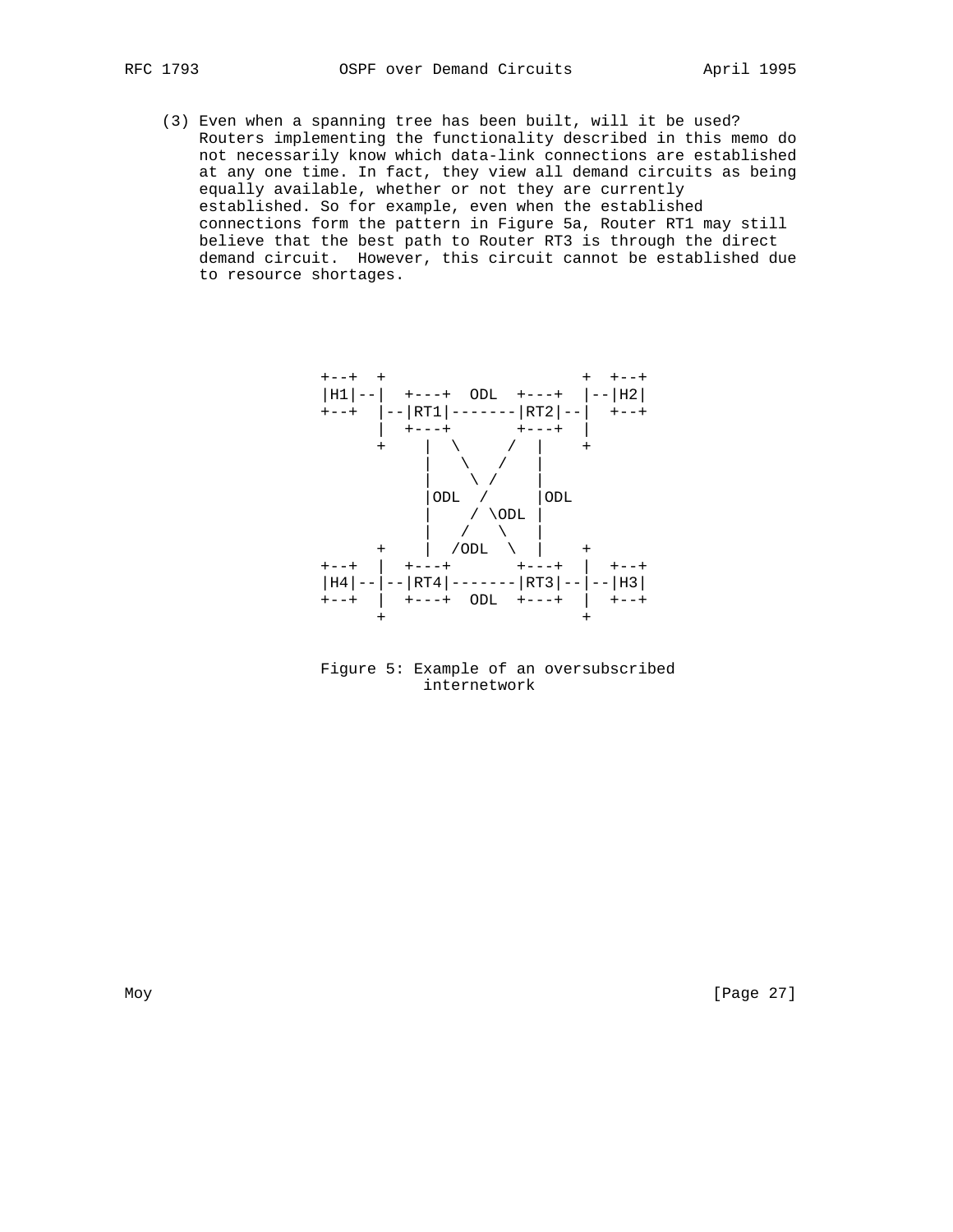



 On possible approach to this problem is to increase the OSPF cost of demand circuits that are currently discarding application packets (i.e., can't be established) due to resource shortages. This may help the routing find paths that can actually deliver the packets. On the downside, it would create more routing traffic. Also, unwanted routing oscillations may result when you start varying routing metrics to reflect dynamic network conditions; see [10].

8. Unsupported capabilities

 The following possible capabilities associated with demand circuit routing have explicitly not been supported by this memo:

- o When the topology of an OSPF area changes, the changes are flooded over the area's demand circuits, even if this requires (re)establishing the demand circuits' data-link connections. One might imagine a routing system where the flooding of topology changes over demand circuits were delayed until the demand circuits were (re)opened for application traffic. However, this capability is unsupported because delaying the flooding in this manner would sometimes impair the ability to discover new network destinations.
- o Refining the previous capability, one might imagine that the network administrator would be able to configure for each demand interface whether flooding should be immediate, or whether it should be delayed until the data-link connection is established for application traffic. This would allow certain "application specific" routing behaviors. For example, a demand circuit may connect a collection of client-based subnets to a collection of

Moy [Page 28]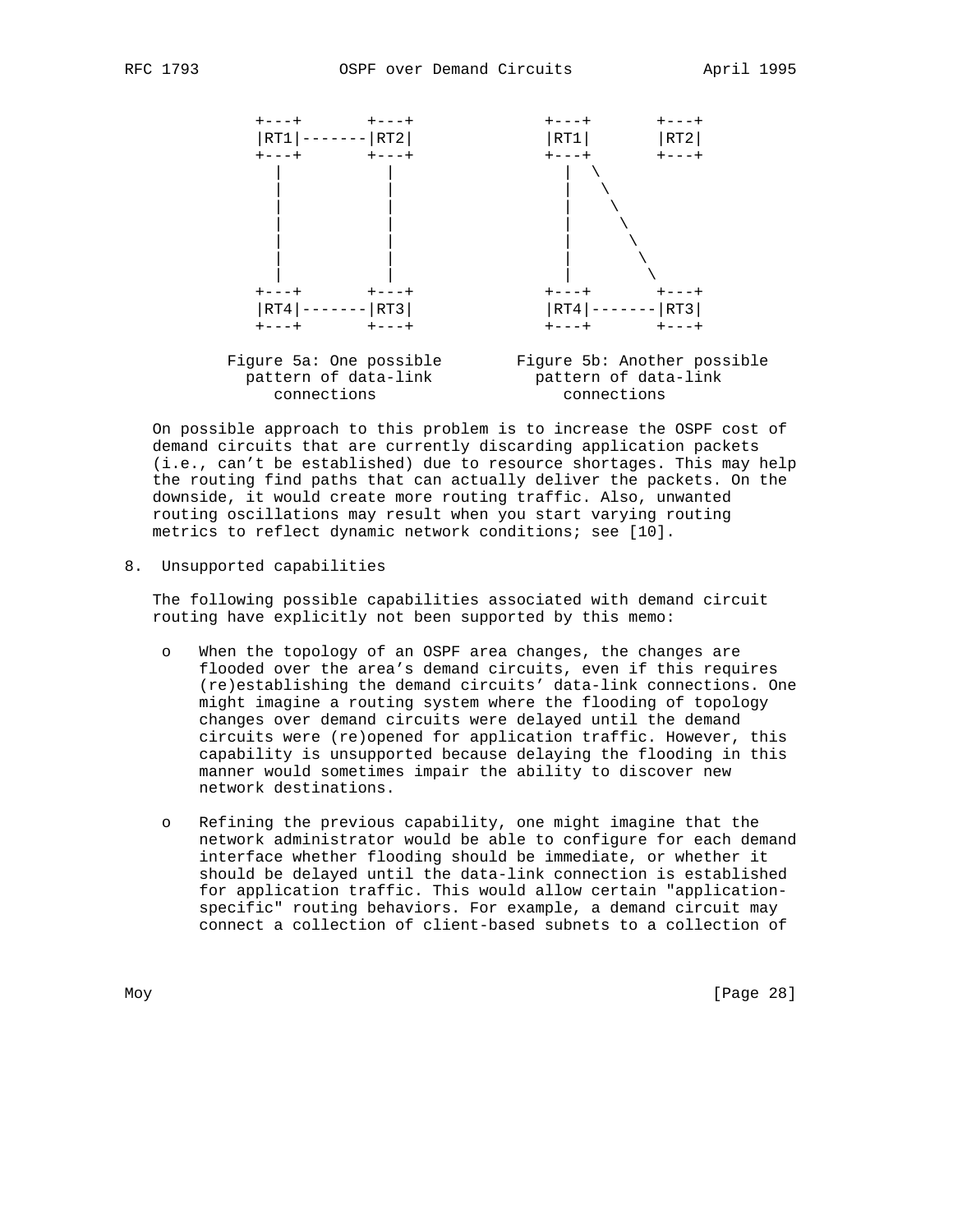server-based subnets. If the client end was configured to delay flooding, while the server end was configured to flood changes immediately, then new servers would be discovered promptly while clients might not be discovered until they initiate conversations. However, this capability is unsupported because of the increased complexity of (and possibility for error in) the network configuration.

Moy [Page 29]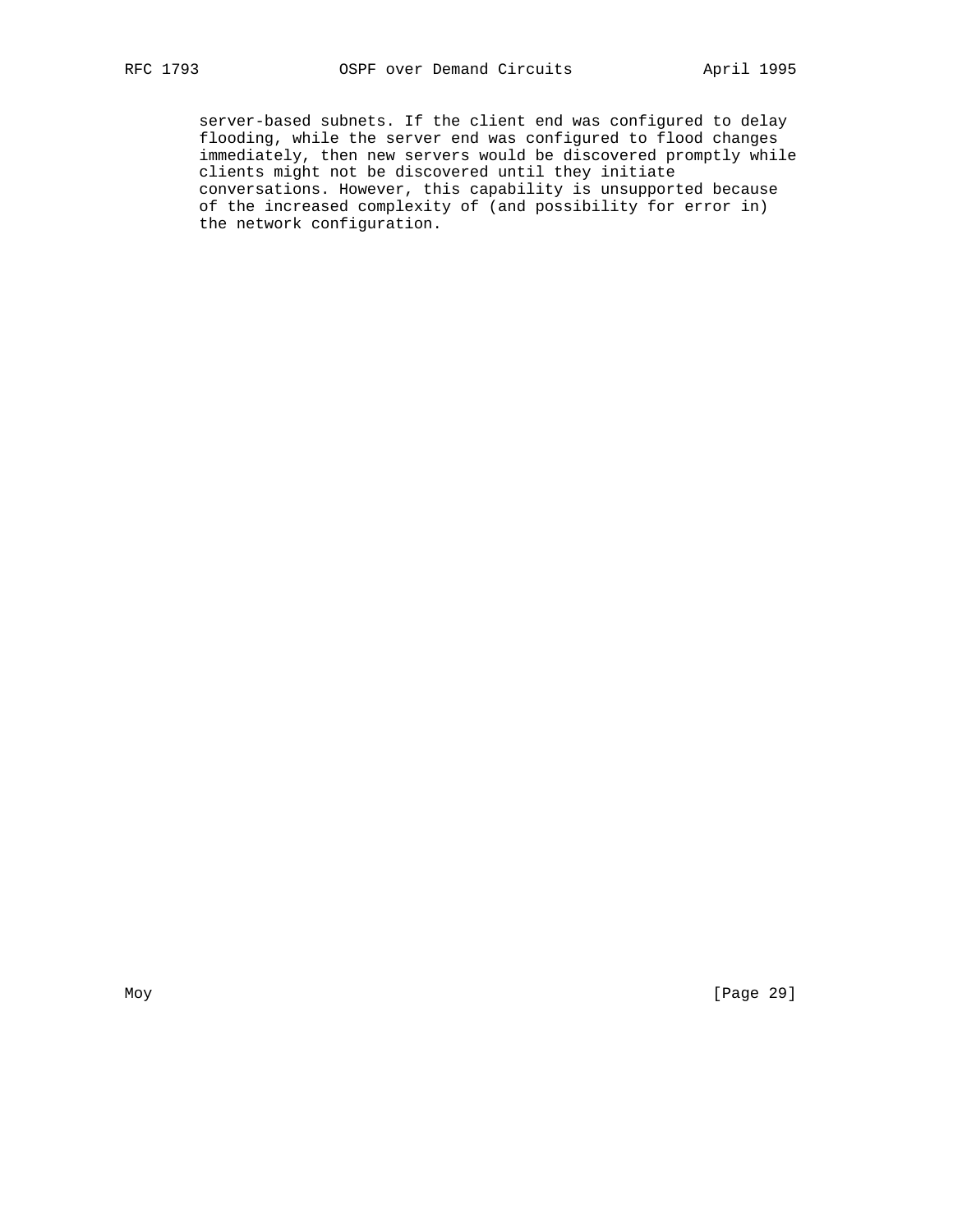# A. Format of the OSPF Options field

 The OSPF Options field is present in OSPF Hello packets, Database Description packets and all LSAs. The Options field enables OSPF routers to support (or not support) optional capabilities, and to communicate their capability level to other OSPF routers. Through this mechanism routers of differing capabilities can be mixed within an OSPF routing domain.

 The memo defines one of the Option bits: the DC-bit (for Demand Circuit capability). The DC-bit is set in a router's self-originated LSAs if and only if it supports the functionality defined in Section 2 of this memo. Note that this does not necessarily mean that the router can be the endpoint of a demand circuit, but only that it can properly process LSAs having the DoNotAge bit set. In contrast, the DC-bit is set in Hello Packets and Database Description Packets sent out an interface if and only if the router wants to treat the attached point-to-point network as a demand circuit (see Section 3.2.1).

 The addition of the DC-bit makes the current assignment of the OSPF Options field as follows:

 +------------------------------------+ | \* | \* | DC | EA | N/P | MC | E | T | +------------------------------------+

Figure 5: The OSPF Options field

#### T-bit

 This bit describes TOS-based routing capability, as specified in [1].

#### $E - b$ it

 This bit describes the way AS-external-LSAs are flooded, as described in [1].

### MC-bit

 This bit describes whether IP multicast datagrams are forwarded according to the specifications in [4].

#### N/P-bit

 This bit describes the handling of Type-7 LSAs, as specified in [3].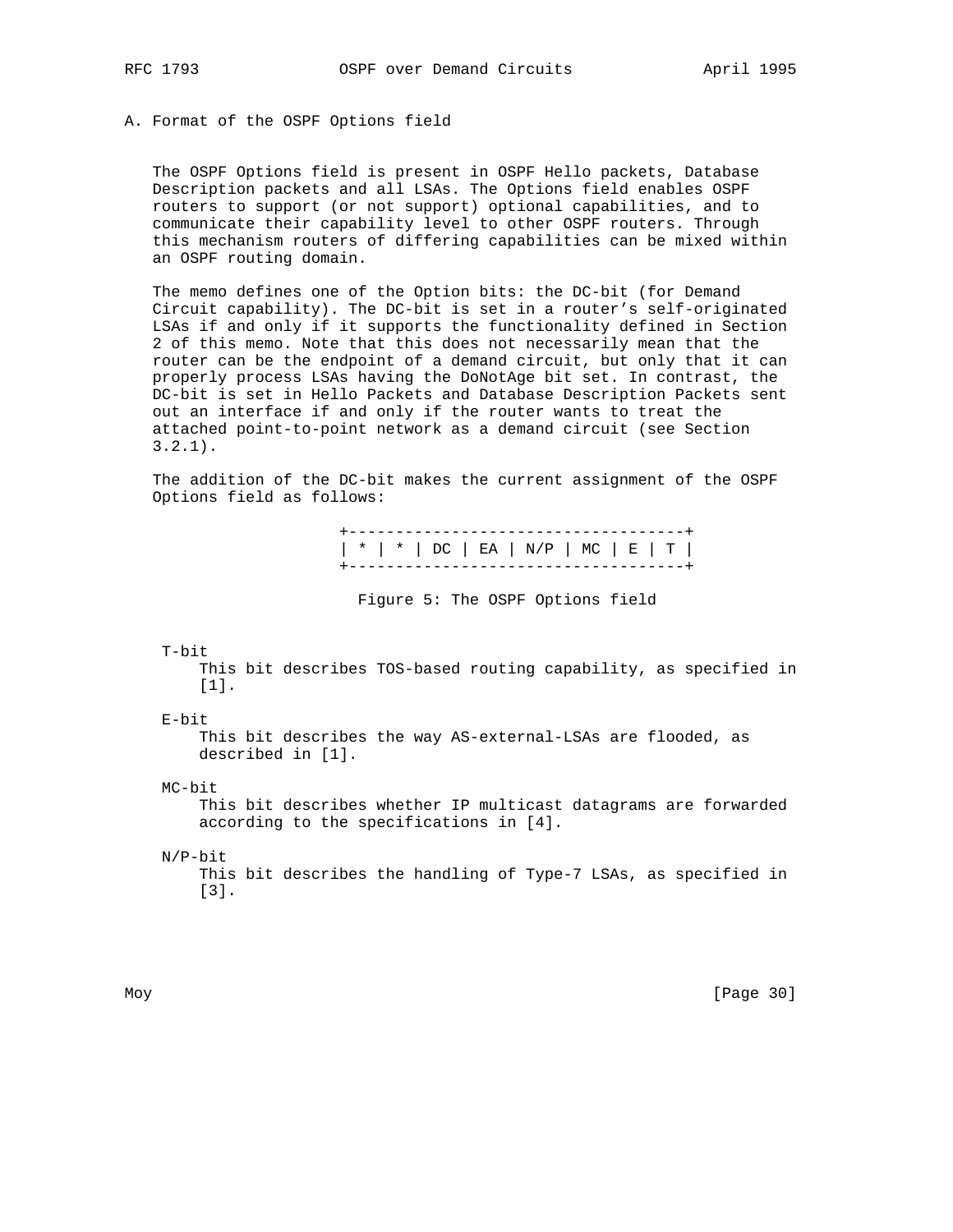EA-bit

 This bit describes the router's willingness to receive and forward External-Attributes-LSAs, as specified in [5].

DC-bit

 This bit describes the handling of demand circuits, as specified in this memo. Its setting in Hellos and Database Description Packets is described in Sections 3.2.1 and 3.2.2. Its setting in LSAs is described in Sections 2.1 and 2.5.

B. Configurable Parameters

 This memo defines a single additional configuration parameter for OSPF interfaces. In addition, the OSPF Interface configuration parameter PollInterval, previously used only on NBMA networks, is now also used on point-to-point networks (see Sections 3.1 and 3.2.2).

ospfIfDemand

 Indicates whether the interface connects to a demand circuit. When set to TRUE, the procedures described in Section 3 of this memo are followed, in order to send a minimum of routing traffic over the demand circuit. On point-to-point networks, this allows the circuit to be closed when not carrying application traffic. When a broadcast or NBMA interface is configured to connect to a demand circuit (see Section 1.2 of [1]), the data-link connections will be kept open constantly due to OSPF Hello traffic, but the amount of flooding traffic will still be greatly reduced.

C. Architectural Constants

This memo defines a single additional OSPF architectural constant.

DoNotAge

 Equal to the hexadecimal value 0x8000, which is the high bit of the 16-bit LS age field in OSPF LSAs. When this bit is set in the LS age field, the LSA is not aged as it is held in the router's link state database. This allows the elimination of the periodic LSA refresh over demand circuits. See Section 2.2 for more information on processing the DoNotAge bit.